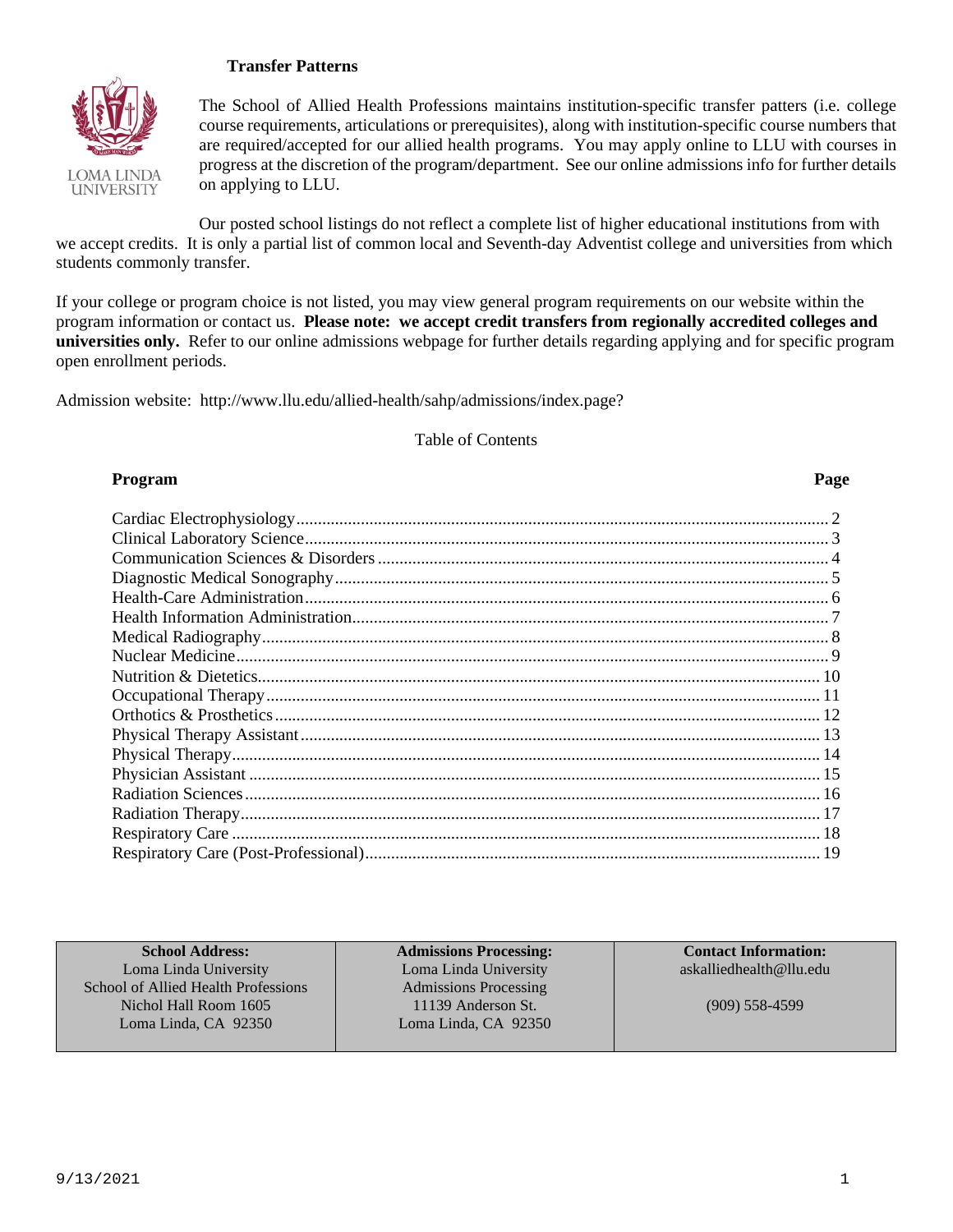**Transfer Patterns for La Sierra University Students**

**MAJOR: Cardiac Electrophysiology Technology – AS**

### **LOMA LINDA UNIVERSITY REQUIREMENTS: LA SIERRA COURSE EQUIVALENCIES:**

### **RELIGION: 4qtr hrs/yr only if attended SDA College/University**

For every 12 quarter units of coursework taken at an SDA college or university, you must take 1 (one) quarter unit of religion at an SDA institution.

#### **NATURAL SCIENCES: NATURAL SCIENCES:**

Human Anatomy & Physiology/lab, sequence BIOL 131+132 Intro Physics/lab or high school physics (one course) PHYS 117/L or HS Physics Math: 2 yrs H.S. level with C grade or better or<br>college Intermediate Algebra Medical Terminology **HLSC 130** 

### **SOCIAL SCIENCE: SOCIAL SCIENCE:**

**Select one class from the following:**<br> **Select one class from the following:**<br> **Select one class from the following:**<br> **Select one class from the following:**<br> **SELECT 104** <u>or</u> SOCI 104 or ANTH 215 General Psychology or Sociology or Cultural Anthropology

#### **COMMUNICATION: COMMUNICATION:**

English Composition, complete sequence (CLEP not accepted) ENGL 111A+112A+113

HS or MATH 007 (required/no credit)

**ELECTIVES:** To meet minimum total requirements of 51 quarter units (with a GPA of 2.4 or higher)

#### **All courses must be 100 level courses and above for credit**

**OBSERVATION EXPERIENCE:** Observation hours in a CEP department (minimum of 2 exams observed).

### **PLEASE NOTE THAT C MINUS (C-) GRADES ARE NOT TRANSFERABLE FOR CREDIT**

To apply online log onto: <http://www.llu.edu/apply/>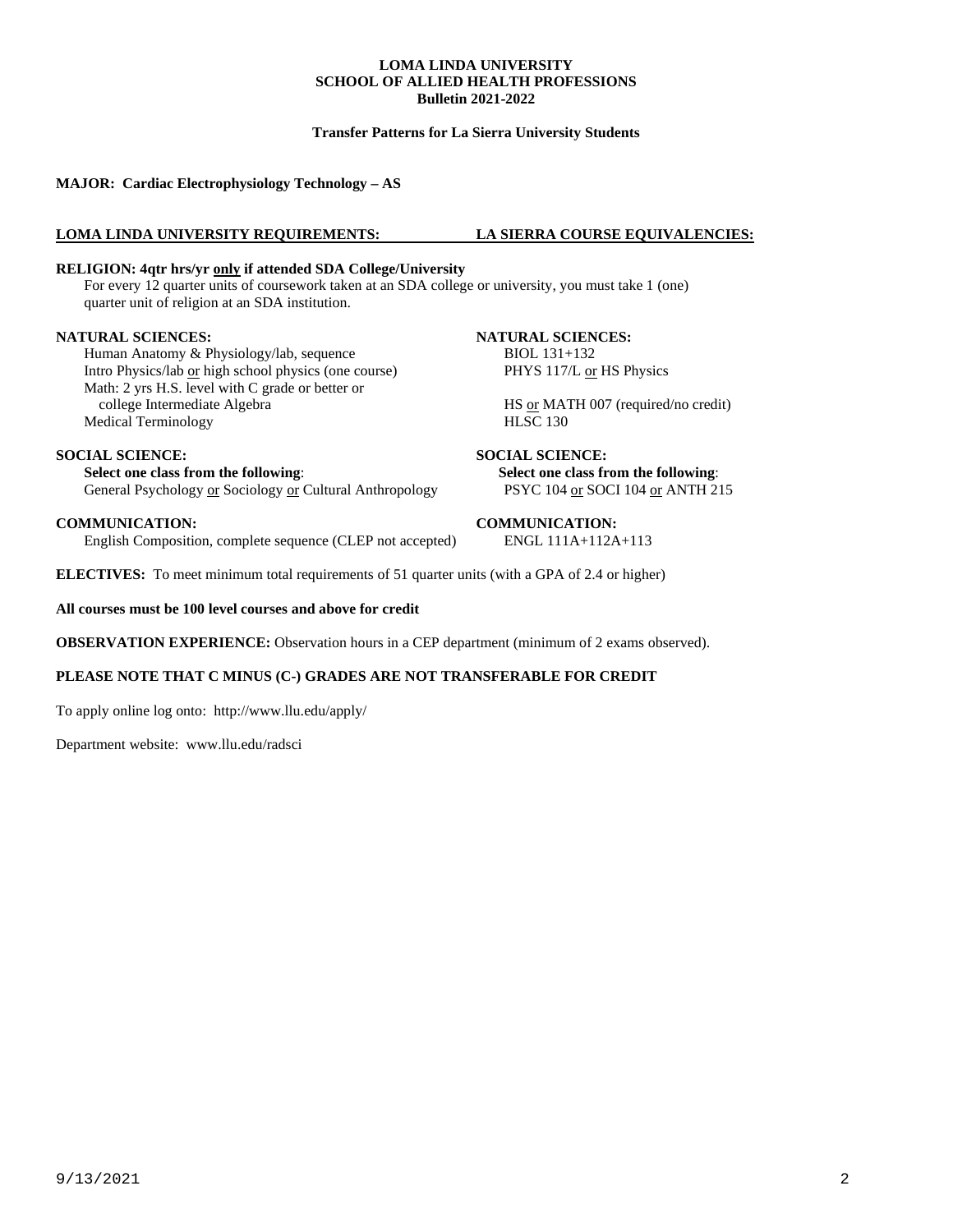#### **Transfer Patterns for La Sierra University Students**

### **MAJOR: BS Degree - CLINICAL LABORATORY SCIENCE**

### **LOMA LINDA UNIVERSITY REQUIREMENTS: LA SIERRA COURSE EQUIVALENCIES:**

#### **RELIGION AND HUMANITIES: (total of 20 quarter units min) RELIGION AND HUMANITIES: (total of 20 quarter units min)**

#### **RELIGION: 4 quarter units/year (max 8 quarter units) RELIGION: 4 quarter units/year (max 8 quarter units)**

For every 12 quarter units of coursework taken at an SDA college or university, you must take 1 (one) quarter unit of religion at an SDA institution.

#### **Select from at least 3 subject areas: Select from at least 3 subject areas (listed on the left:** Art/Music, Performing Arts (limited to 4 qtr units) *Applied/Performing Arts (4 units maximum)* Art/Music, Performing Arts (limited to 4 qtr units) Literature, Philosophy, History, Foreign Language/Modern Language/American Sign Lang

#### **NATURAL SCIENCES: (2 areas, 12 quarter units min) NATURAL SCIENCES: (2 areas, 12 quarter units min)**

College Algebra or calculus (Statistics not accepted) MATH 121<br>
General Chemistry with lab. complete sequence CHEM 111/L+112/L+113/L General Chemistry with lab, complete sequence Organic Chemistry with lab, complete sequence CHEM 281/L+282/L General Physics with lab (must include principles of light & electricity) PHYS 231A/L+232A/L+233A/L General Biology with lab (one Course) BIOL111/L

Cultural Diversity (approved course) or Cultural Anthropology  $HPSC 106 \underline{\text{or}}$  ANTH 215<br>Select remainder of social sciences units from: Select remainder of social sciences units from: **Select remainder of social sciences units from:**<br>Sociology: Economics Psychology; Political Science, Geography

### **COMMUNICATION: (min 9 quarter units) COMMUNICATION: (min 9 quarter units)**

English Composition, complete sequence (CLEP not accepted) ENGL 111A+112A+113<br> **If needed, select remainder from: If needed, select remainder from: If needed, select remainder from: If needed, select remainder from:** Computer Applications CPTG 104<br>
Public Speaking COMM 104 or 244 Public Speaking

Health Education (personal health or nutrition) HLSC 214 or HLSC 125 or 225

**HUMANITIES: HUMANITIES:** 

**SOCIAL SCIENCES: (2 areas, 12 quarter units min) SOCIAL SCIENCES: (2 areas, 12 quarter units min)**  Select from at least 1 subject area (listed on the left)

**HEALTH AND WELLNESS: (min 3 quarter units) HEALTH AND WELLNESS: (min 3 quarter units)**  2 PE Activity Courses 2 PE Activity Courses

**ELECTIVES:** To meet minimum total requirements of 96 quarter units

**Recommended but not required course:** Anatomy & Physiology, Biochemistry, Cellular or Molecular Biology, Genetics, Speech, Computer Applications, Critical Thinking

**All courses must be 100 level courses and above for credit**

#### **PLEASE NOTE THAT C MINUS (C-) GRADES ARE NOT TRANSFERABLE FOR CREDIT**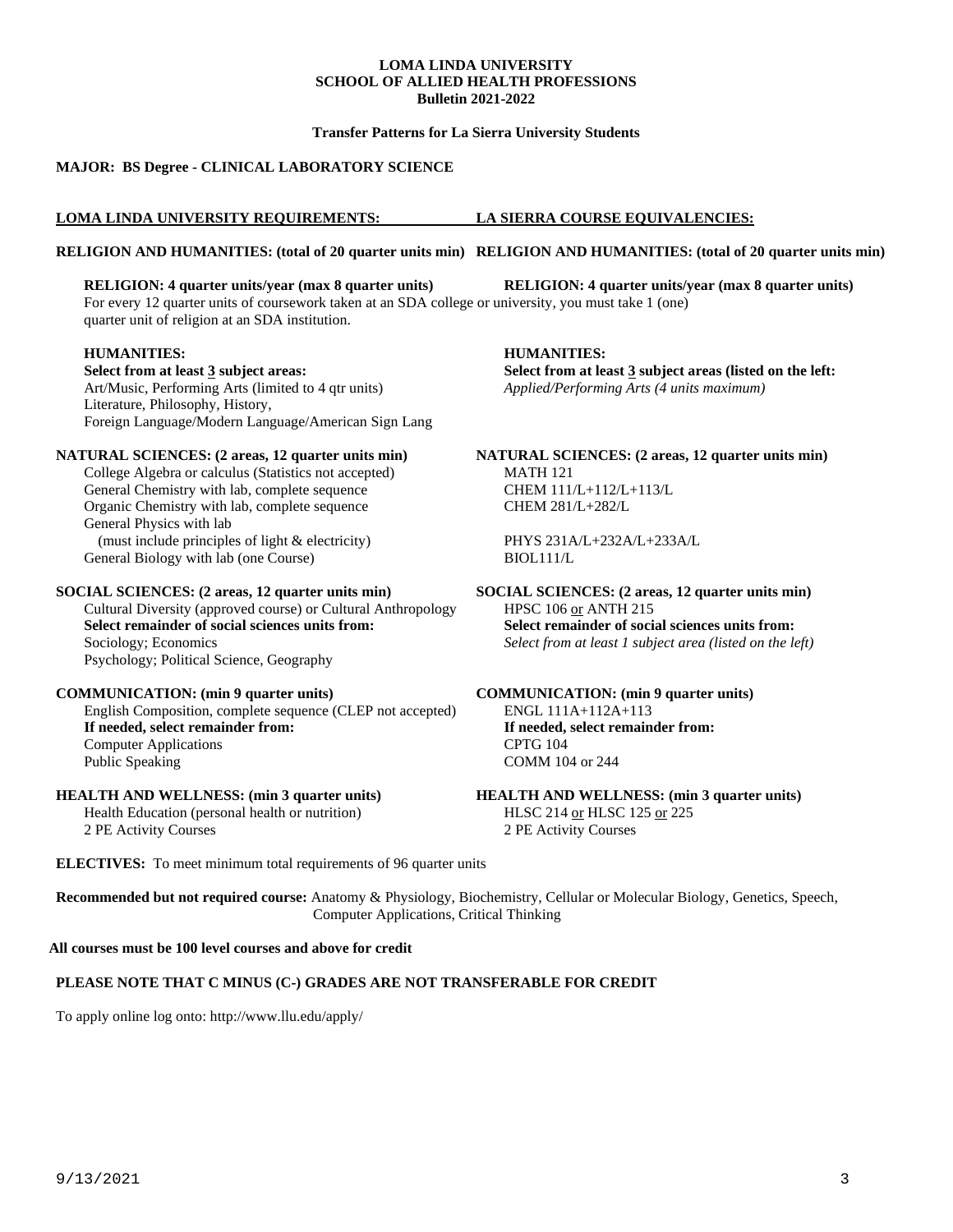#### **Transfer Patterns for La Sierra University Students**

### **MAJOR: B.S. Degree – COMMUNICATION SCIENCES & DISORDERS**

### **LOMA LINDA UNIVERSITY REQUIREMENTS: LA SIERRA COURSE EQUIVALENCIES:**

#### **RELIGION AND HUMANITIES: (total of 20 quarter units min) RELIGION AND HUMANITIES: (total of 20 quarter units min)**

### **RELIGION: 4 quarter units/year (max 8 quarter units) RELIGION: 4 quarter units/year (max 8 quarter units)**

For every 12 quarter units of coursework taken at an SDA college or university, you must take 1 (one) quarter unit of religion at an SDA institution.

Art/Music, Performing Arts (limited to 4 qtr units) *Applied/Performing Arts (4 units maximum)* Literature, Philosophy, History, Foreign Language/Modern Language/American Sign Lang

#### **NATURAL SCIENCES: (2 areas, 12 quarter units min) NATURAL SCIENCES: (2 areas, 12 quarter units min)**

\*One biological science course required (A&P, Biol., Micro) BIOL 131or BIOL111/L or BIOL 185/L \*One physical science required (Physics or Chemistry) PHYS or CHEM 2 yrs HS Algebra/C grade or better or Inter Algebra or higher HS or MATH 007 or MATH 121<br>General or Intro Statistics required MATH 155 General or Intro Statistics required \*At least one Natural Science course must include a lab

General Psychology PSYC 104<br>Human Develop.. Develop. Psych. or Child Develop. 234 Human Develop., Develop. Psych, or Child Develop. **Select one additional from**: **Select one additional from**:

English Composition, complete seq (CLEP not accepted) ENGL 111A+112A+113 Speech COMM 104 or 244

Health Education (personal health or nutrition)

2 PE Activity Courses 2 PE Activity Courses

**ELECTIVES:** To meet minimum total requirements of 96 quarter units

#### **All courses must be 100 level courses and above for credit**

#### **PLEASE NOTE THAT C MINUS (C-) GRADES ARE NOT TRANSFERABLE FOR CREDIT**

**TRANSITIONAL MS** - Admission to the program requires a bachelor's degree from an accredited college/university. Additional prerequisite coursework, beyond the bachelor's degree, is not required prior to entering this program. Students admitted to the Transitional Masters program must show evidence of having completed a minimum of one undergraduate course in each of the following areas prior to fall quarter of their second year in the program: biological sciences (such as biology, human anatomy, etc.), physical sciences (physics or chemistry preferred), statistics, and the social/behavioral sciences (such as psychology, sociology, educational psychology, etc.).

**COMMUNICATION SCIENCES & DISORDERS MS** - Admission to the program requires a bachelor's degree in Communication Disorders (also called Speech-Language Pathology). \*\*Note: students admitted to the graduate program must show evidence of having completed a minimum of one undergraduate course in each of the following areas: biological sciences (such as biology, human anatomy, etc.), physical sciences (physics or chemistry preferred), statistics, and the social/behavioral sciences (such as psychology, sociology, educational psychology, etc.).

To apply online log onto[: http://www.llu.edu/apply/](http://www.llu.edu/apply/)

**HUMANITIES: HUMANITIES:** 

**Select from at least 3 subject areas: Select from at least 3 subject areas (listed on the left:**

**SOCIAL SCIENCES: (2 areas, 12 quarter units min) SOCIAL SCIENCES: (2 areas, 12 quarter units min)** Psychology, Sociology, Anthropology, Political Science *Select from at least 1 subject areas (listed on the left)*

**COMMUNICATION: (min 9 quarter units) COMMUNICATION: (min 9 quarter units)**

**HEALTH AND WELLNESS: (min 3 quarter units)**<br>HEALTH AND WELLNESS: (min 3 quarter units)<br>HESC 214 <u>or</u> HLSC 125 or 225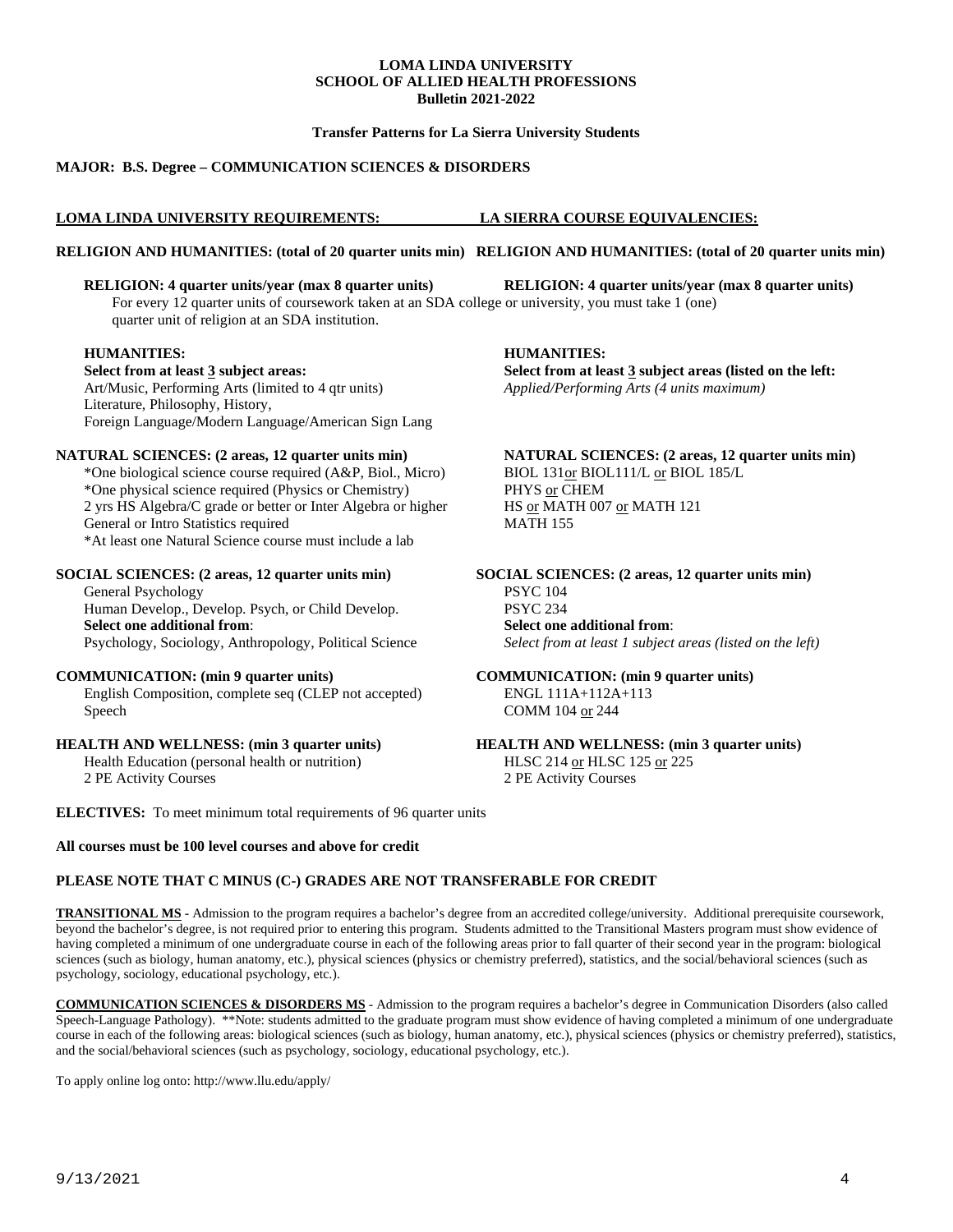**Transfer Patterns for La Sierra University Students**

### **MAJOR: DIAGNOSTIC MEDICAL SONOGRAPHY, B.S.**

### **LOMA LINDA UNIVERSITY REQUIREMENTS: LA SIERRA COURSE EQUIVALENCIES:**

#### **RELIGION AND HUMANITIES: (total of 20 quarter units min) RELIGION AND HUMANITIES: (total of 20 quarter units min)**

For every 12 quarter units of coursework taken at an SDA college or university, you must take 1 (one) quarter unit of religion at an SDA institution.

### **HUMANITIES: HUMANITIES:**

Art/Music, Performing Arts (limited to 4 qtr units) *Applied/Performing Arts (4 units maximum)* Literature, Philosophy, History, Foreign Language/Modern Language/American Sign Lang

**NATURAL SCIENCES\*: (2 areas, 12 quarter units minimum) NATURAL SCIENCES: (2 areas, 12 quarter units minimum)** Anatomy & Physiology/lab, sequence BIOL 131+132 College Algebra (Statistics not accepted) MATH 121 Intro. or Gen. Physics (one course) PHYS 117/L or PHYS 231A/L+232A/L+233A/L<br>Medical Terminology HLSC 130 Medical Terminology<br> **Select additional from: Chemistry, Statistics, Geology**<br> **Select additional from: CHEM, MATH 155, GEOL Select additional from: Chemistry, Statistics, Geology** \*Natural Science courses must be completed within the past 5 years.

**SOCIAL SCIENCES: (2 areas, 12 quarter units minimum) SOCIAL SCIENCES: (2 areas, 12 quarter units minimum)** Anthropology; Sociology; Economics **Select from at least 2 subject areas** (listed on the left) Psychology; Political Science, Geography

### **COMMUNICATION: (9 quarter units) COMMUNICATION: (9 quarter units)**

English Composition, complete seq (CLEP not accepted) ENGL 111A+112A+113 Speech (if needed to fulfill required units) COMM 104 or 244

### **HEALTH AND WELLNESS: (min 3 quarter units) HEALTH AND WELLNESS: (min 3 quarter units)**

Health Education (Personal Health or Nutrition) HLSC 214 or HLSC 125 or 225<br>2 PE Activity Courses 2 PE Activity Courses

**ELECTIVES**: To meet the minimum total of 96 quarter units

### **All courses must be 100 level courses and above for credit**

**OBSERVATION EXPERIENCE:** Eight (8) hours minimum observation experience in Medical Sonography (preferably at LLUMC) is required prior to interview.

### **PLEASE NOTE THAT C MINUS (C-) GRADES ARE NOT TRANSFERABLE FOR CREDIT**

To apply online log onto:<http://www.llu.edu/apply/>

Department website: [www.llu.edu/radsci](http://www.llu.edu/radsci)

**RELIGION: 4 quarter units/year (max 8 quarter units) RELIGION: 4 quarter units/year (max 8 quarter units)**

**Select from at least 3 subject areas: Select from at least 3 subject areas (listed on the left:**

Select from at least 2 subject areas (listed on the left)

2 PE Activity Courses 2 PE Activity Courses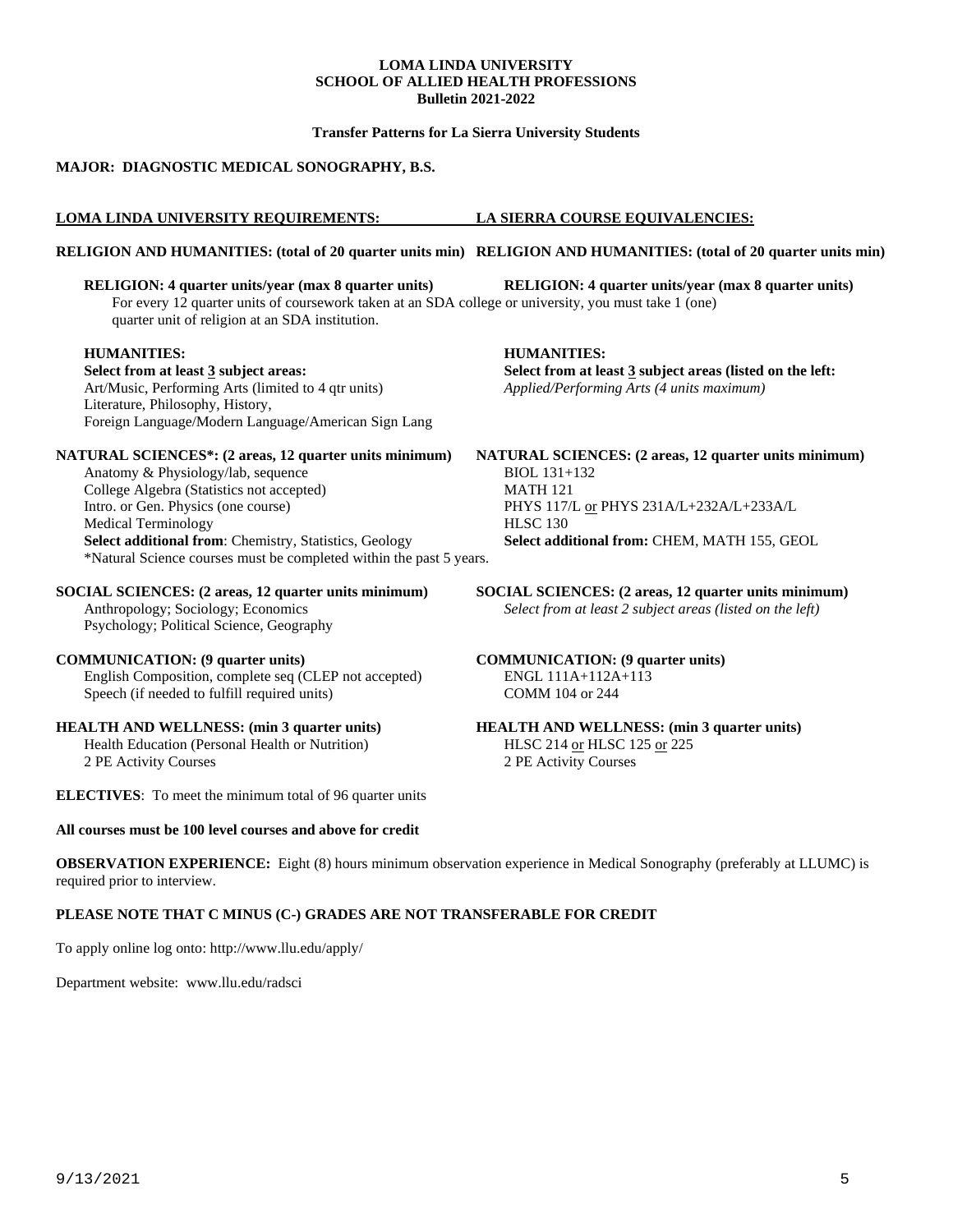**Transfer Patterns for La Sierra University Students**

### **MAJOR: HEALTH-CARE ADMINISTRATION, B.S. (ONLINE)**

### **LOMA LINDA UNIVERSITY REQUIREMENTS: LA SIERRA COURSE EQUIVALENCIES:**

#### **RELIGION AND HUMANITIES: (total of 20 quarter units min) RELIGION AND HUMANITIES: (total of 20 quarter units min)**

#### **RELIGION: 4 quarter units/year (max 8 quarter units) RELIGION: 4 quarter units/year (max 8 quarter units)**

For every 12 quarter units of coursework taken at an SDA college or university, you must take 1 (one) quarter unit of religion at an SDA institution.

## **HUMANITIES: HUMANITIES:**

Art/Music, Performing Arts (limited to 4 qtr units) Literature, Philosophy, History, Foreign Language/Modern Language/American Sign Lang

Anatomy & Physiology, (one lab minimum) required. BIOL 131+132 Take either: one Semester or quarter of combined anatomy & physiology OR one quarter or Semester of anatomy plus one quarter or Semester of physiology) Medical terminology HLSC 130 2 years HS Algebra/C grade or better or Intermediate Algebra  $\overline{HS}$  (required/no credit) or MATH 007

Chemistry, Mathematics, Physics, Astronomy, Geology

Psychology; Political Science, Geography

English Composition, complete seq (CLEP not accepted) ENGL 111A+112A<br>Speech or Interpersonal Communication COMM 104 or 244 Speech or Interpersonal Communication<br>
COMM 104 or 244<br>
COMM 104 or 244<br>
CPTG 104 <u>or</u> high school (no credit) Computer (College or high school ok)

### **HEALTH AND WELLNESS: (min 3 quarter units) HEALTH AND WELLNESS: (min 3 quarter units)**

Health Education (personal health or nutrition) HLSC 214 or HLSC 125 or 225<br>2 PE Activity Courses 2 PE Activity Courses 2 PE Activity Courses 2 PE Activity Courses

**Select from at least 3 subject areas (listed on the left:** *Applied/Performing Arts (4 units maximum)* 

**NATURAL SCIENCES: (2 areas, 12 quarter units min) NATURAL SCIENCES: (2 areas, 12 quarter units min)**

**Select one additional course from:**<br> **Select one additional course from:**<br>
CHEM, MATH, PHYS, ASTR, GEOL<br>
CHEM, MATH, PHYS, ASTR, GEOL

**SOCIAL SCIENCES: (2 areas, 12 quarter units min)**<br>Anthropology; Sociology; Economics Select from at least 2 subject areas (listed on the left Select from at least 2 subject areas (listed on the left)

# **COMMUNICATION: (9 quarter units)**<br> **COMMUNICATION: (9 quarter units)**<br> **COMMUNICATION: (9 quarter units)**<br> **COMMUNICATION: (9 quarter units)**

**ELECTIVES**: Electives from any of the four domains may be selected to complete the general education minimum requirement of 68 quarter units. In addition, some students may need to complete additional elective course work to bring their overall unit total to a minimum of 192 quarter units while enrolled at Loma Linda University in order to meet graduation requirements.

#### **All courses must be 100 level courses and above for credit**

### **PLEASE NOTE THAT C MINUS (C-) GRADES ARE NOT TRANSFERABLE FOR CREDIT**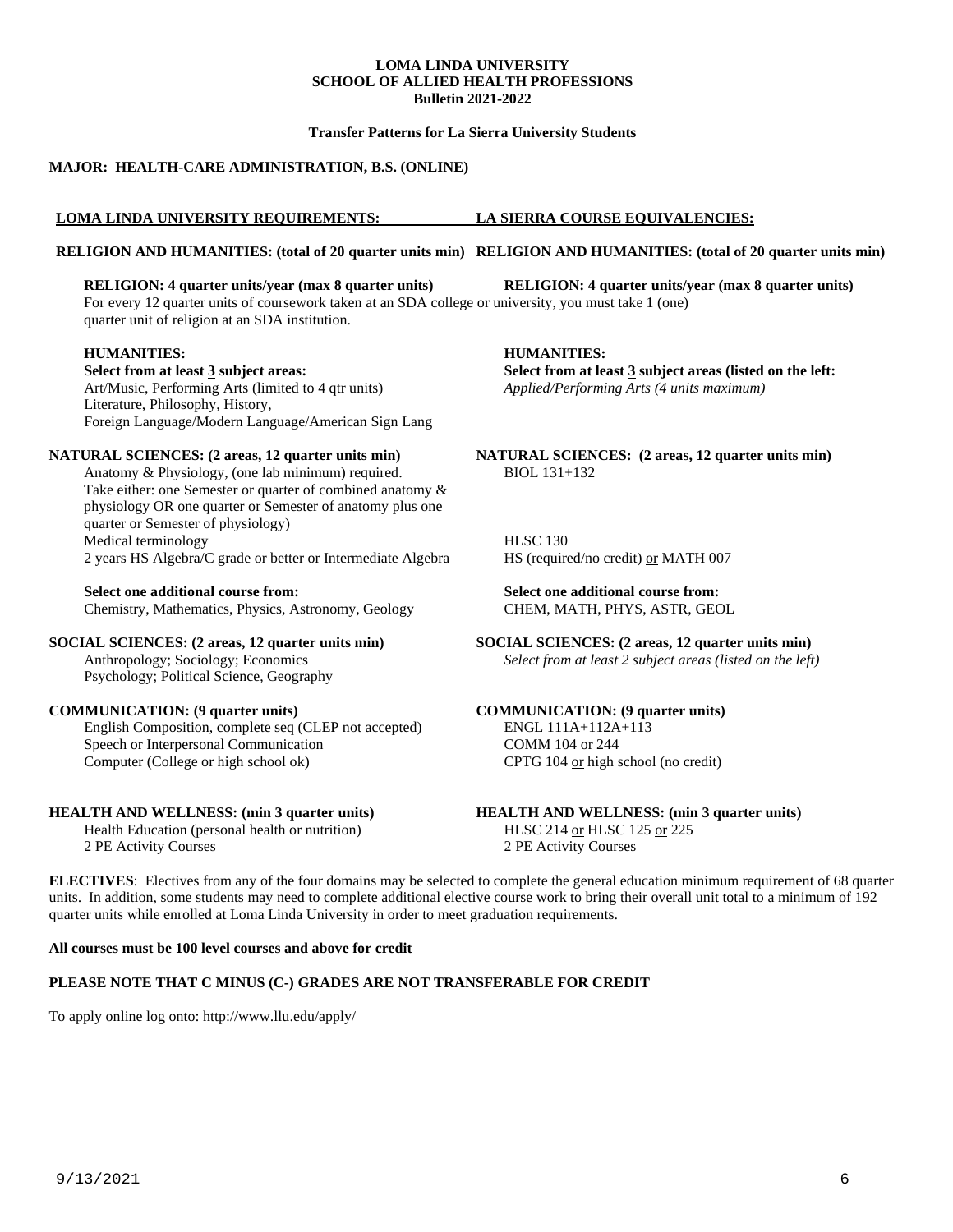#### **Transfer Patterns for La Sierra University Students**

### **MAJOR: BS Degree - HEALTH INFORMATION ADMINISTRATION**

#### **LOMA LINDA UNIVERSITY REQUIREMENTS: LA SIERRA COURSE EQUIVALENCIES:**

**RELIGION AND HUMANITIES: (total of 20 quarter units) RELIGION AND HUMANITIES: (total of 20 quarter units) RELIGION: 4 quarter units/year (max 8 quarter units) RELIGION: 4 quarter units/year (max 8 quarter units)** For every 12 quarter units of coursework taken at an SDA college or university, you must take 1 (one) quarter unit of religion at an SDA institution.

#### **HUMANITIES: HUMANITIES:**

Art/Music, Performing Arts (limited to 4 qtr units) Literature, Philosophy, History, Foreign Language/Modern Language/American Sign Lang

Anatomy & Physiology/lab, complete sequence College Algebra MATH 121 Medical Terminology HLSC 130 Physics, Math, Chemistry, Geology, Astronomy PHYS, MATH, CHEM, GEOL, ASTR \*At least one Natural Science course must include a lab

Cultural Diversity (approved course) Psychology (one course) PSYC Anthropology; Sociology; Economics *Select from at least 1 subject area (listed on the left)* Psychology; Political Science, Geography

### **COMMUNICATION: (min 9 quarter units) COMMUNICATION: (min 9 quarter units)**

English Composition, complete seq (CLEP not accepted) ENGL 111A+112A+113<br>Business or Interpersonal Communications MGMT 375 or COMM 244 Business or Interpersonal Communications

**HEALTH AND WELLNESS: (min 3 quarter units) HEALTH AND WELLNESS: (min 3 quarter units)** Personal Health or Nutrition HLSC 214 or HLSC 214 or HLSC 125 or 225 2 PE Activity Courses 2 PE Activity Courses

**Select from at least 3 subject areas: Select from at least 3 subject areas (listed on the left:** Art/Music, Performing Arts (limited to 4 qtr units) *Applied/Performing Arts (4 units maximum)* 

**NATURAL SCIENCES: (2 areas, 12 quarter units min) NATURAL SCIENCES: (2 areas, 12 quarter units min)** <br>Anatomy & Physiology/lab, complete sequence **BIOL 131+132 Select one additional course from the following areas Select one additional course from the following areas**

**SOCIAL SCIENCES: (2 areas, 12 quarter units min) SOCIAL SCIENCES (2 areas, 12 quarter units min)** <br>Cultural Diversity (approved course) **HPSC 106 HPSC 106 Select one additional course from the following areas Select one additional course from the following areas**

#### **ELECTIVES: To meet minimum total requirements of 96 quarter units**

### **All courses must be 100 level courses and above for credit**

**Recommended:** Intro to Accounting (one course)

**CERTIFICATE PROGRAM** - Applicant must have baccalaureate degree and complete the following requirements: Intermediate Algebra, Anatomy & Physiology (sequence), Psychology course, Medical Terminology, and Business Communications.

**HEALTH INFORMATICS MS** – Applicant must have a bachelor's degree from an accredited U.S. college or university or the foreign equivalent of a bachelor's degree. Minimum GPA of 3.0. The Graduate Record Exam (GRE) may be requested and considered for GPA's less than 3.0.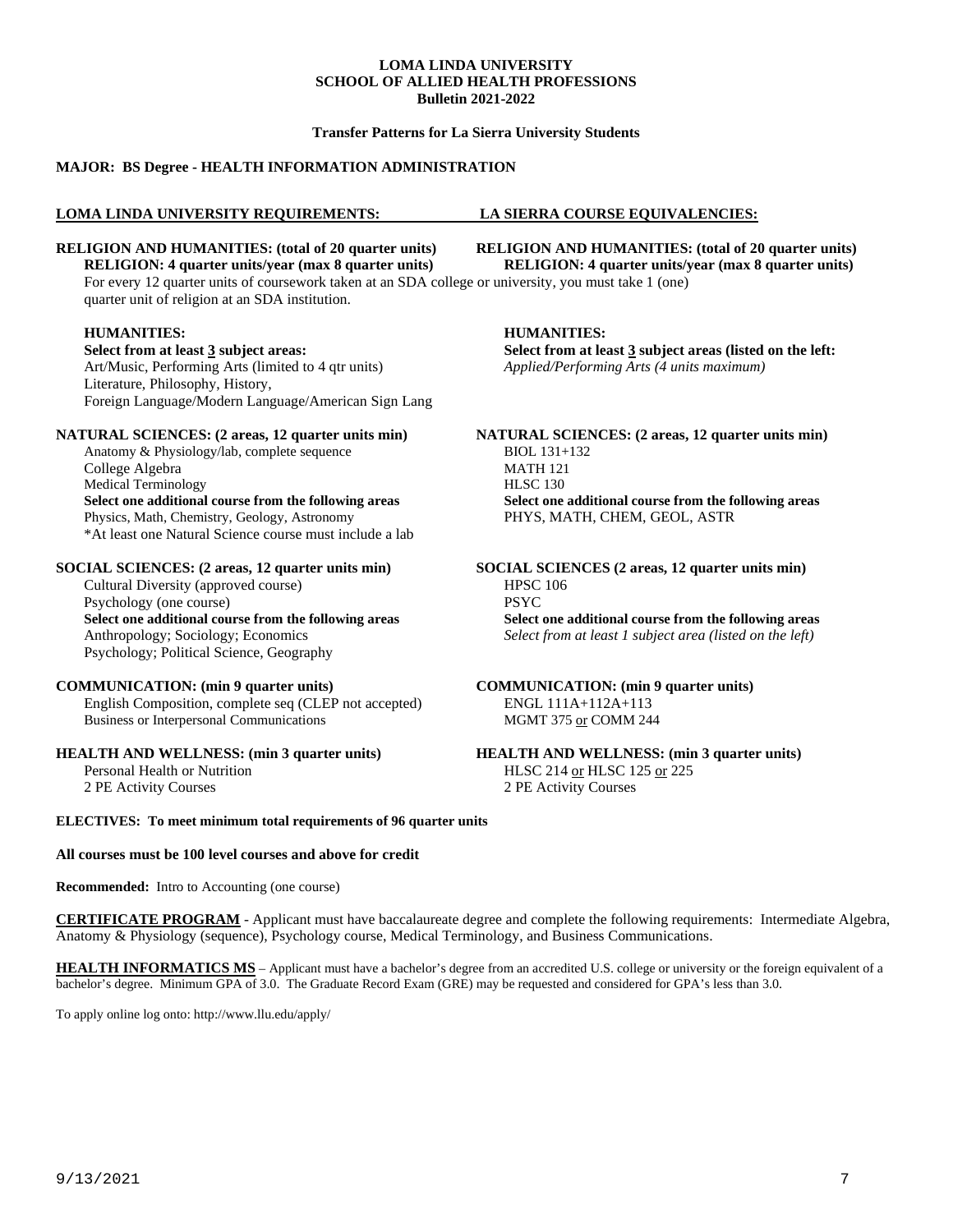#### **Transfer Patterns for La Sierra University Students**

### **MAJOR: MEDICAL RADIOGRAPHY, A.S.**

#### **LOMA LINDA UNIVERSITY REQUIREMENTS: LA SIERRA COURSE EQUIVALENCIES:**

### **RELIGION: 4 quarter hrs/yr only if attended SDA College/University**

For every 12 quarter units of coursework taken at an SDA college or university, you must take 1 (one) quarter unit of religion at an SDA institution.

### **NATURAL SCIENCES: NATURAL SCIENCES:**

Human Anatomy & Physiology/lab, complete sequence BIOL 131+132 Intro Physics (one course) PHYS 117/L<br>
Medical Terminology PHYS 117/L<br>
HLSC 130 Medical Terminology College Algebra (Statistics not accepted) MATH 121

**SOCIAL SCIENCE:**<br> **SOCIAL SCIENCE:**<br> **SOCIAL SCIENCE:**<br> **SOCIAL SCIENCE:**<br>
PSYC 104 or SOCI 104 General Psychology or Sociology

**COMMUNICATION:**<br>
English Composition. complete seq (CLEP not accepted) ENGL 111A+112A+113 English Composition, complete seq (CLEP not accepted) Speech COMM 104 or 244

**ELECTIVES:** To meet minimum total requirements of 42 quarter units

### **All courses must be 100 level courses and above for credit**

**OBSERVATION EXPERIENCE** 8 hours minimum work/observation experience (volunteer/employee) in a radiology department.

### **PLEASE NOTE THAT C MINUS (C-) GRADES ARE NOT TRANSFERABLE FOR CREDIT**

To apply online log onto:<http://www.llu.edu/apply/>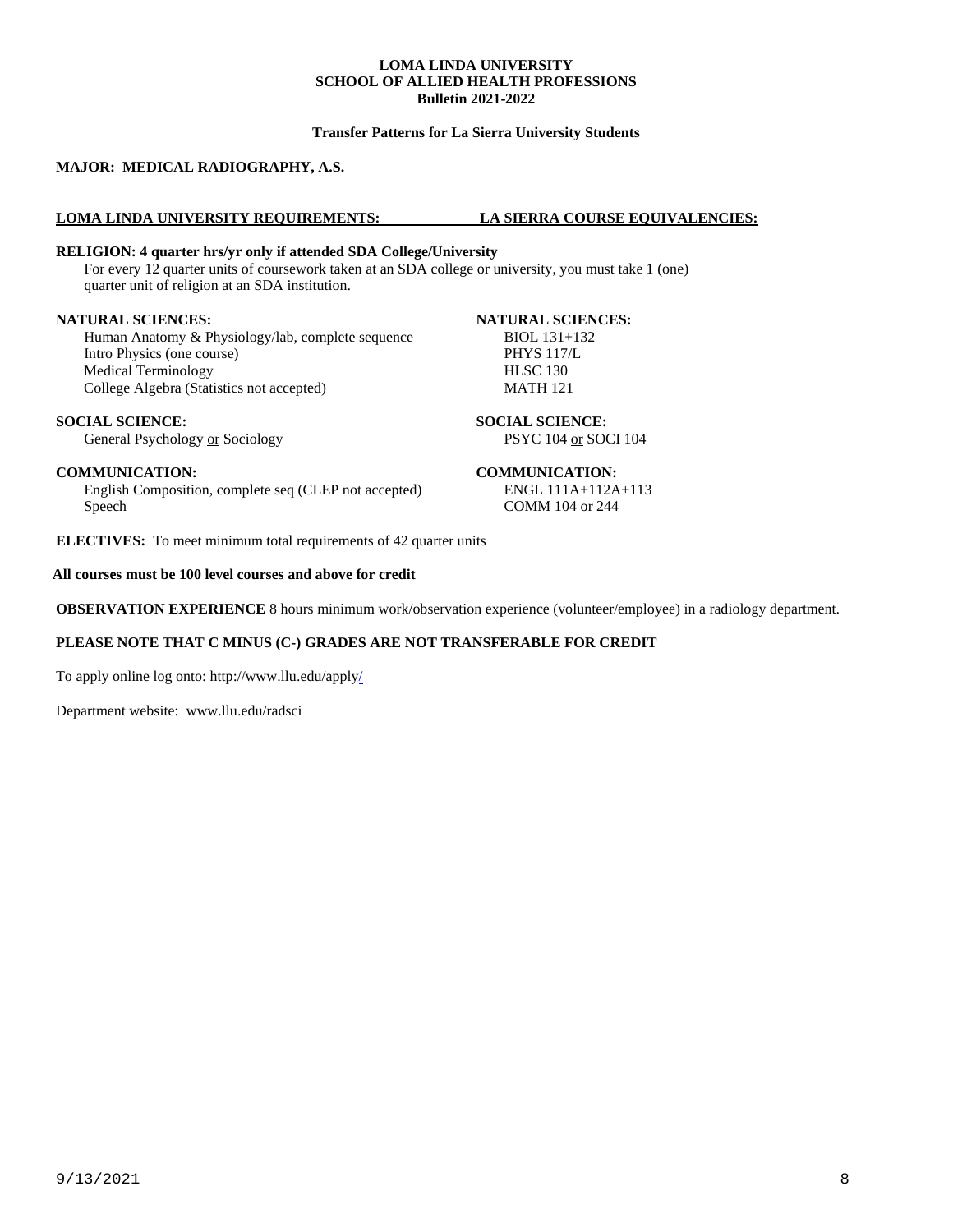**Transfer Patterns for La Sierra University Students**

#### **MAJOR: NUCLEAR MEDICINE, B.S.**

### **LOMA LINDA UNIVERSITY REQUIREMENTS: LA SIERRA COURSE EQUIVALENCIES:**

For every 12 quarter units of coursework taken at an SDA college or university, you must take 1 (one) quarter unit of religion at an SDA institution.

Art/Music, Performing Arts (limited to 4 qtr units) Literature, Philosophy, History, Foreign Language/Modern Language/American Sign Lang

#### **NATURAL SCIENCES: (2 areas, 12 quarter units min) NATURAL SCIENCES: (2 areas, 12 quarter units min)**

Anatomy & Physiology/lab, (complete seq, 2 courses) BIOL 131+132 College Algebra (Statistics not accepted) MATH 121 (Chemistry for non-science majors not accepted)<br>Intro or General Physics/w lab (one course) Medical Terminology **HLSC 130** 

General Psychology<br>
Intro to Sociology<br>
SOCI 104 **Select remainder of social sciences units from:**<br>Anthropology; Economics; Political Science Geography; or additional Psychology or Sociology

English Composition, complete seq (CLEP not accepted) ENGL 111A+112A<br>Speech or Internersonal Communication COMM 104 or 244 Speech or Interpersonal Communication

Health Education (Personal Health or Nutrition) HLSC 214 or HLSC 125 or 225 2 PE Activity Courses 2 PE Activity Courses

**ELECTIVES**: To meet the minimum total of 96 quarter units

#### **All courses must be 100 level courses and above for credit**

#### **RELIGION AND HUMANITIES: (total of 20 quarter units) RELIGION AND HUMANITIES: (total of 20 quarter units)**

**RELIGION: 4 quarter units/year (max 8 quarter units) RELIGION: 4 quarter units/year (max 8 quarter units)**

#### **HUMANITIES: HUMANITIES:**

**Select from at least 3 subject areas: Select from at least 3 subject areas (listed on the left:** Art/Music, Performing Arts (limited to 4 qtr units) *Applied/Performing Arts (4 units maximum)* 

Intro or General Chemistry/lab (one course) CHEM 105/L+106/L or CHEM 111/L+112/L+113/L

PHYS 117/L or PHYS 231A/L+232A/L+233A/L

**SOCIAL SCIENCES: (2 areas, 12 quarter units min) SOCIAL SCIENCES: (2 areas, 12 quarter units min)** Intro to Sociology<br>
Select remainder of social sciences units from:<br>
Select remainder of social sciences units from:<br>
Select remainder of social sciences units from:

Select from the departments listed on the left

# **COMMUNICATION: (9 quarter units)**<br> **COMMUNICATION: (9 quarter units)**<br> **COMMUNICATION: (9 quarter units)**<br> **COMMUNICATION: (9 quarter units)**

**HEALTH AND WELLNESS: (min 3 quarter units) HEALTH AND WELLNESS: (min 3 quarter units)**

**OBSERVATION EXPERIENCE:** Eight (8) hours minimum work/observation experience (volunteer/employee) in a Nuclear Medicine Department.

### **PLEASE NOTE THAT C MINUS (C-) GRADES ARE NOT TRANSFERABLE FOR CREDIT**

To apply online log onto:<http://www.llu.edu/apply/>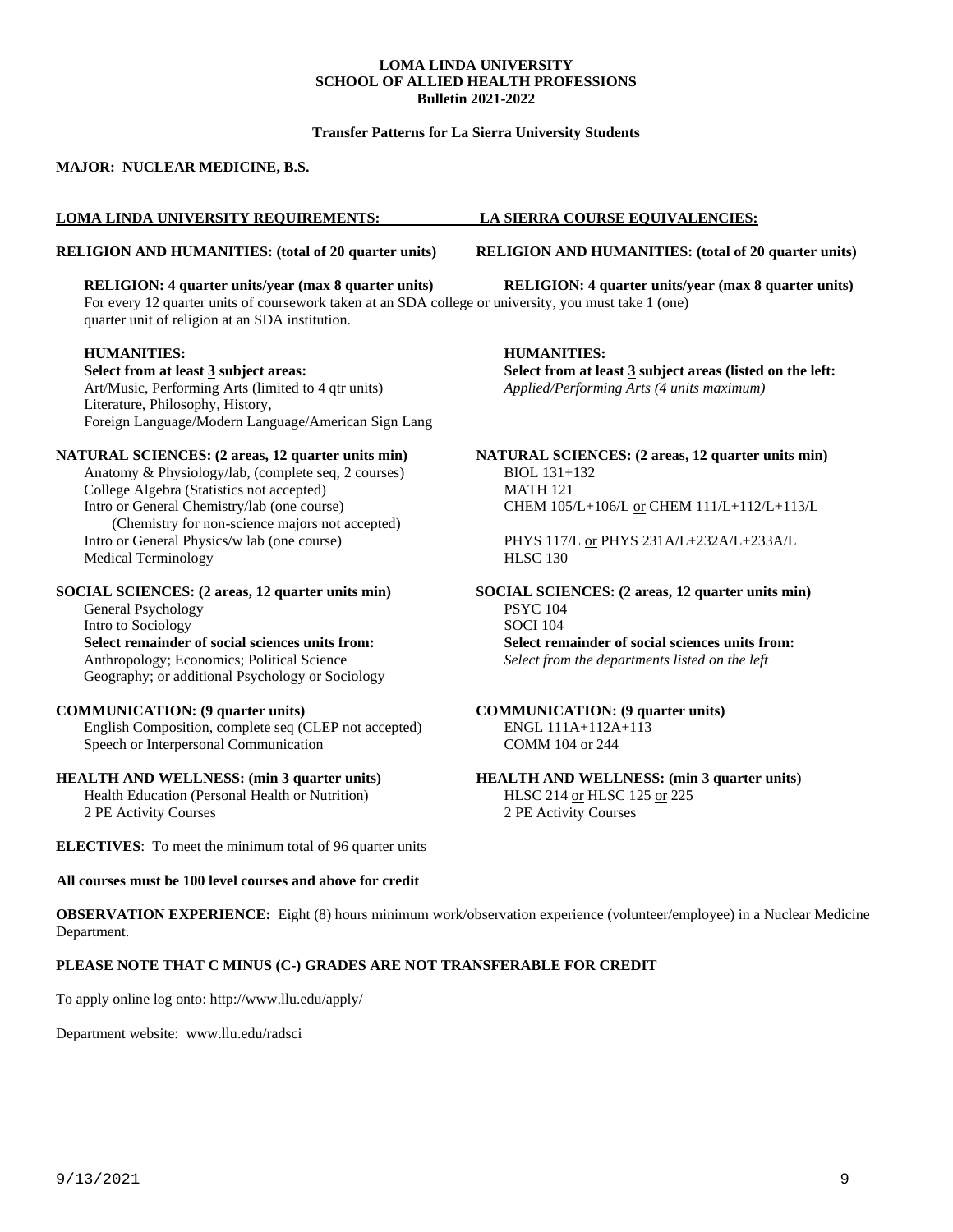#### **Transfer Patterns for La Sierra University Students**

### **MAJOR: BS Degree - NUTRITION AND DIETETICS OR \*MS Degree-NUTRITION AND DIETETICS**

#### **LOMA LINDA UNIVERSITY REQUIREMENTS: LA SIERRA COURSE EQUIVALENCIES:**

For every 12 quarter units of coursework taken at an SDA college or university, you must take 1 (one) quarter unit of religion at an SDA institution.

**Select from at least 3 subject areas: Select from at least 3 subject areas (listed on the left:** Art/Music, Performing Arts (limited to 4 qtr units) *Applied/Performing Arts (4 units maximum)* Literature, Philosophy, History, Foreign Language/Modern Language/American Sign Lang

\*General Chemistry/lab (one full year)

\*Human Anatomy & Physiology/lab, complete sequence BIOL 131+132 \*Microbiology with lab

\*College Algebra (or higher, i.e. Pre-Calculus, Calculus) MATH 121 (Statistics not accepted)

### **SOCIAL SCIENCES: (2 areas, 12 quarter units min) SOCIAL SCIENCES (2 areas, 12 quarter units min)**

Psychology course PSYC<br>Sociology course PSYC<br>Sociology course PSYC **Select remainder of social sciences units from:**<br>Anthropology; Economics; Political Science Geography; or additional Psychology or Sociology

English Composition, complete seq (CLEP not accepted) ENGL 111A+112A<br>Speech (if needed to fulfill required units) COMM 104 or 244 Speech (if needed to fulfill required units)

\*Human Nutrition HLSC 125 or 225 2 PE Activity Courses 2 PE Activity Courses Medical Terminology course HLSC 130

**ELECTIVES:** To meet minimum total requirements of 96 quarter units

### **All courses must be 100 level courses and above for credit**

### **PLEASE NOTE THAT C MINUS (C-) GRADES ARE NOT TRANSFERABLE FOR CREDIT**

**\*FOR MS DEGREE ONLY**: Individuals who already have a bachelor's degree from a regionally accredited college or university need to complete only the prerequisites denoted with an asterisk (\*).

To apply online log onto:<http://www.llu.edu/apply/>

**RELIGION AND HUMANITIES: (total of 20 quarter units) RELIGION AND HUMANITIES: (total of 20 quarter units)**

**RELIGION: 4 quarter units/year (max 8 quarter units) RELIGION: 4 quarter units/year (max 8 quarter units)**

#### **HUMANITIES: HUMANITIES:**

## **NATURAL SCIENCES: (required courses)**<br>
\*General Chemistry/lab (one full year) **NATURAL SCIENCES: (required courses)**<br>
CHEM 111/L+112/L+113/L

Sociology course<br>
Select remainder of social sciences units from:<br>
Select remainder of social sciences units from:<br>
Select remainder of social sciences units from:

Select from the departments listed on the left

**COMMUNICATION: (9 quarter units)**<br> **COMMUNICATION: (9 quarter units)**<br> **COMMUNICATION: (9 quarter units)**<br> **COMMUNICATION: (9 quarter units)** 

### **HEALTH AND WELLNESS: (min 3 quarter units) HEALTH AND WELLNESS: (min 3 quarter units)**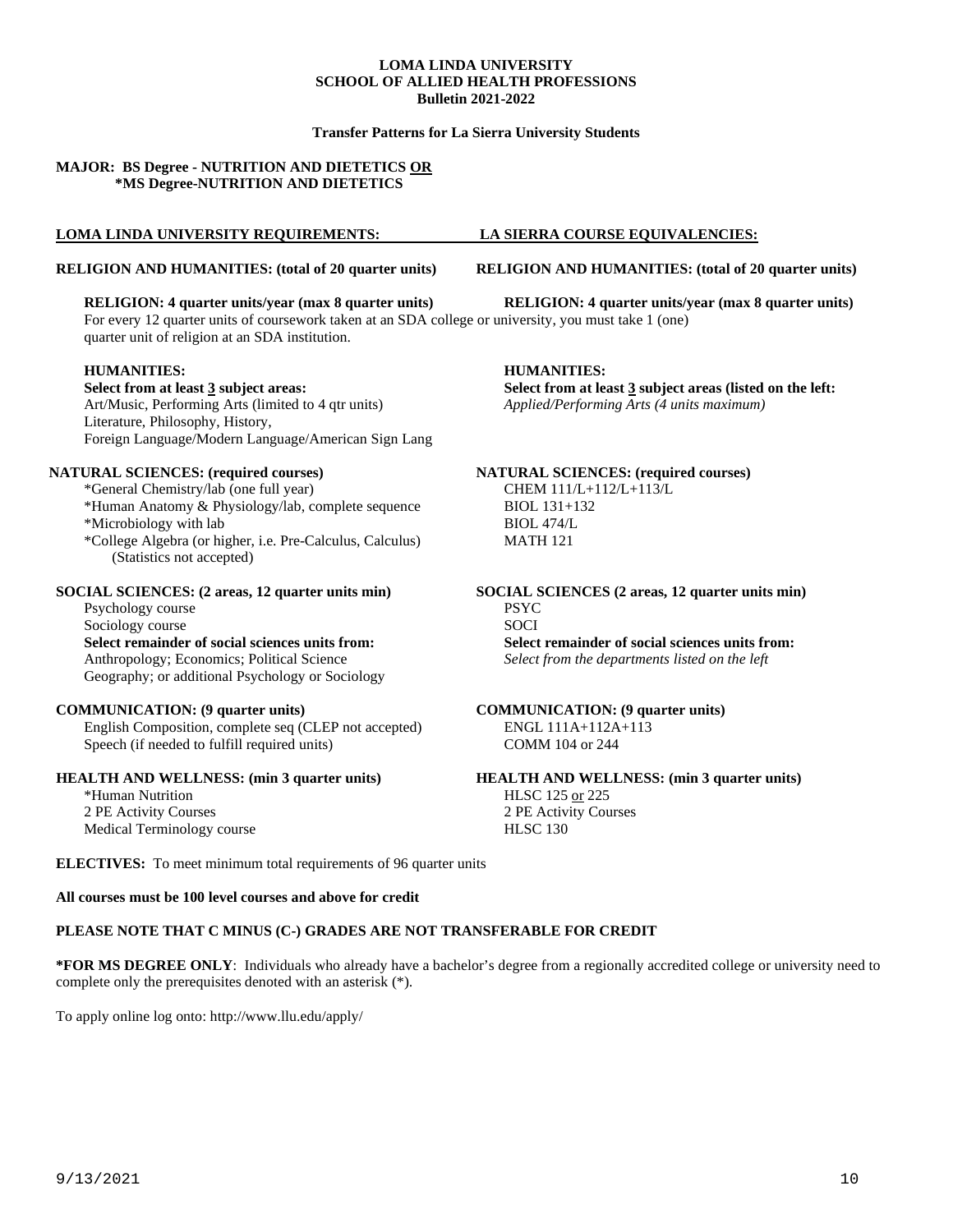#### **Transfer Patterns for La Sierra University Students**

### **MAJOR: Entry-Level MOT – Occupational Therapy**

### **LOMA LINDA UNIVERSITY REQUIREMENTS: LA SIERRA COURSE EQUIVALENCIES:**

To be eligible for admission, the applicant must have earned a baccalaureate degree at an accredited college or university and have completed the following prerequisites:

### **DEGREE REQUIREMENT: BACCALAURATE DEGREE AT AN ACCREDITED COLLEGE OR UNIVERSITY**

#### **NATURAL SCIENCES NATURAL SCIENCES**

Human Anatomy & Physiology w/lab (complete seq)\* BIOL 131+132 Statistics\* MATH 155 Medical Terminology **HLSC 130** 

Human Lifespan & Development (must cover life cycle from birth to death)

\*These courses must have been taken within 5 years prior to application to our program.

**OBSERVATION EXPERIENCE:** A minimum of 40 hours of work/observation experience (volunteer/employee) in an Occupational Therapy Department.

### **TEST REQUIREMENT**: None required

### **PLEASE NOTE THAT GRADES "B" AND ABOVE ARE PREFERABLE. GRADES BELOW "B-" ARE NOT ACCEPTED FOR CREDIT.**

*NOTE: Admission to the MOT degree will be offered for one more year. Pending approval by the Accreditation Council for Occupational Therapy Education, in July 2021, we will begin accepting applications for the Entry-level Doctor of Occupational Therapy (EOTD) degree.*

To apply online log onto: [www.otcas.org.](http://www.otcas.org./)

9/13/2021 11

**SOCIAL SCIENCES**<br> **SOCIAL SCIENCES**<br> **SOCIAL SCIENCES**<br> **SOCIAL SCIENCES**<br> **SOCIAL SCIENCES**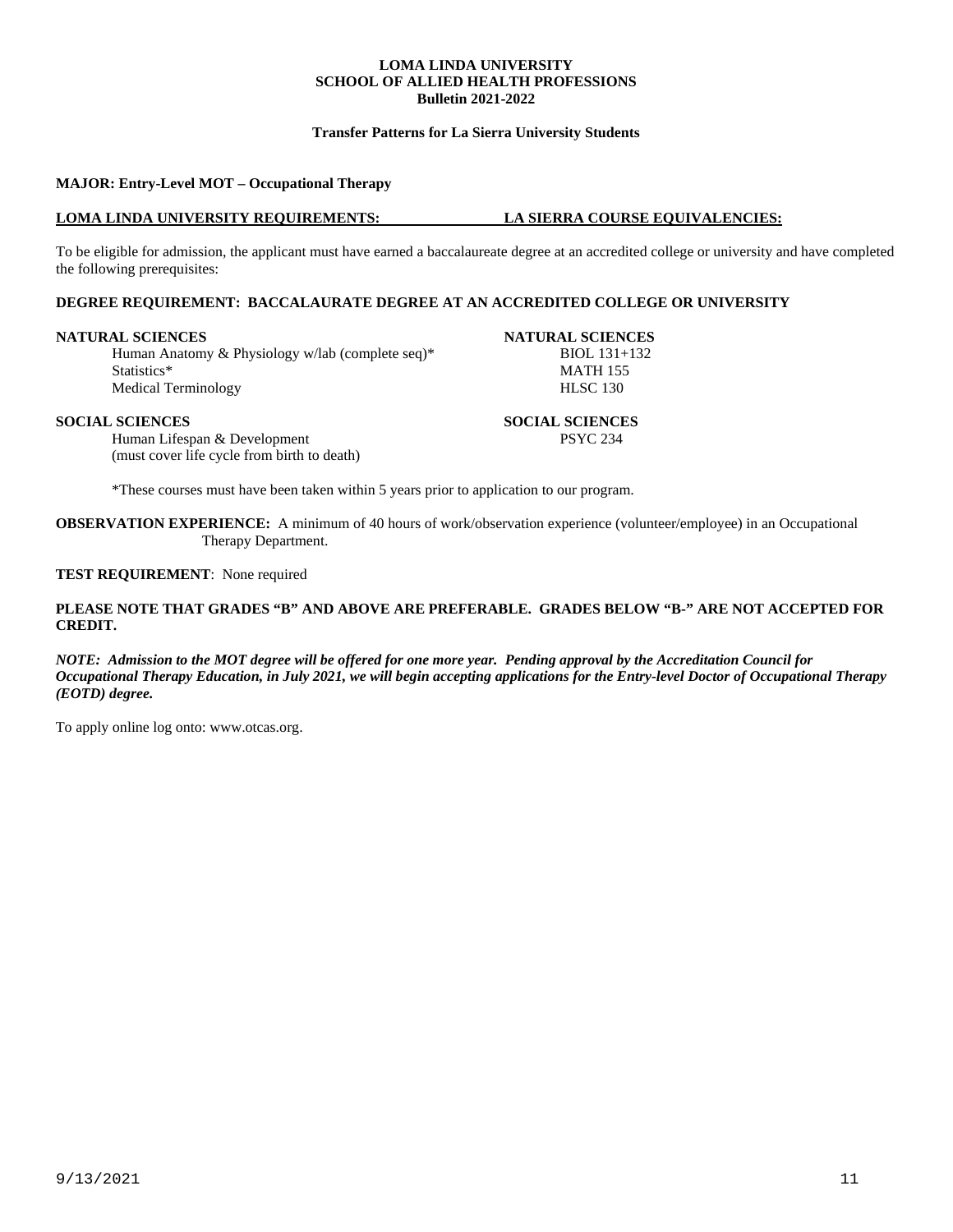**Transfer Patterns for La Sierra University Students**

#### **MAJOR: Orthotics and Prosthetics – MS**

### **LOMA LINDA UNIVERSITY REQUIREMENTS: LA SIERRA COURSE EQUIVALENCIES:**

#### **RELIGION AND HUMANITIES: (total of 20 quarter units min) RELIGION AND HUMANITIES: (total of 20 quarter units min)**

#### **RELIGION: 4 quarter units/year (max 8 quarter units) RELIGION: 4 quarter units/year (max 8 quarter units)**

For every 12 quarter units of coursework taken at an SDA college or university, you must take 1 (one) quarter unit of religion at an SDA institution.

History (one course, required) HIST Philosophy (one course, required) Thilosophy (one course, required) PHIL<br>
Select additional units from:<br>
Select additional units from:  $S<sub>elect</sub> additional units from:$ Art/ Music, Performing Arts (limited to 4 qtr units) *Applied/Performing Arts (2 units maximum)* Literature, Philosophy, History, Foreign Language/ Modern Language/ American Sign Lang

\*Anatomy & Physiology/lab or Biology/lab (complete seq) \*Intro or Gen Chemistry/lab (one course) CHEM 105/L or CHEM 111/L \*Intro or Gen Physics/lab (one course) PHYS 117/L or PHYS 231A/L \*Statistics (required) MATH 155 or STAT course from another department

Gen Psychology (required) \*Abnormal Psychology or Growth & Development (required) PSYC 275 or PSYC 234<br> **Select additional credits from:** Psychology, Sociology, **Select additional credits** Anthropology, Political Science The department recommends additional electives in this area.

English Composition, complete seq (CLEP not accepted) ENGL 111A+112A+113<br>Speech or Computer (if needed to fulfill required units) COMM 104 or 244 or CPTG 104 Speech or Computer (if needed to fulfill required units)

### **HEALTH AND WELLNESS: (required) HEALTH AND WELLNESS: (required)**

2 PE Activity Courses 2 PE Activity Courses The department recommends additional electives in this area.

**HUMANITIES: HUMANITIES:** 

**NATURAL SCIENCES: (courses are required, units may vary) NATURAL SCIENCES: (courses are required, units may vary)**<br>
\*Anatomy & Physiology/lab or Biology/lab (complete seq) **BIOL 131+132 or BIOL111/L+112/L+113/L** 

**SOCIAL SCIENCES: (2 areas, 12 quarter units min) SOCIAL SCIENCES** (2 areas, 12 quarter units min) **SOCIAL SCIENCES** (2 areas, 12 quarter units min)

Select additional credits from: Psych, Soc, Anthro, Pol Sci

**COMMUNICATION: (min 9 quarter units)**<br> **COMMUNICATION: (min 9 quarter units)**<br> **COMMUNICATION: (min 9 quarter units)**<br> **COMMUNICATION: (min 9 quarter units)** 

**ELECTIVES:** To meet a minimum total requirements of 96 quarter units. Maximum of 105 quarter units transfer from junior/community colleges.

#### **All courses must be 100 level courses and above for credit**

**OBSERVATION EXPERIENCE**: Eighty work/observation hours under the supervision of a CPO practitioner are required.

**TEST REQUIREMENT**: None required

### **PLEASE NOTE THAT C MINUS (C-) GRADES ARE NOT TRANSFERABLE FOR CREDIT**

To apply: Call Hans Schaepper at (909) 720-1201 to get directions.

\*Individuals who have received a bachelor's degree from a regionally accredited college or university need to complete only the prerequisites denoted with an asterisk (\*).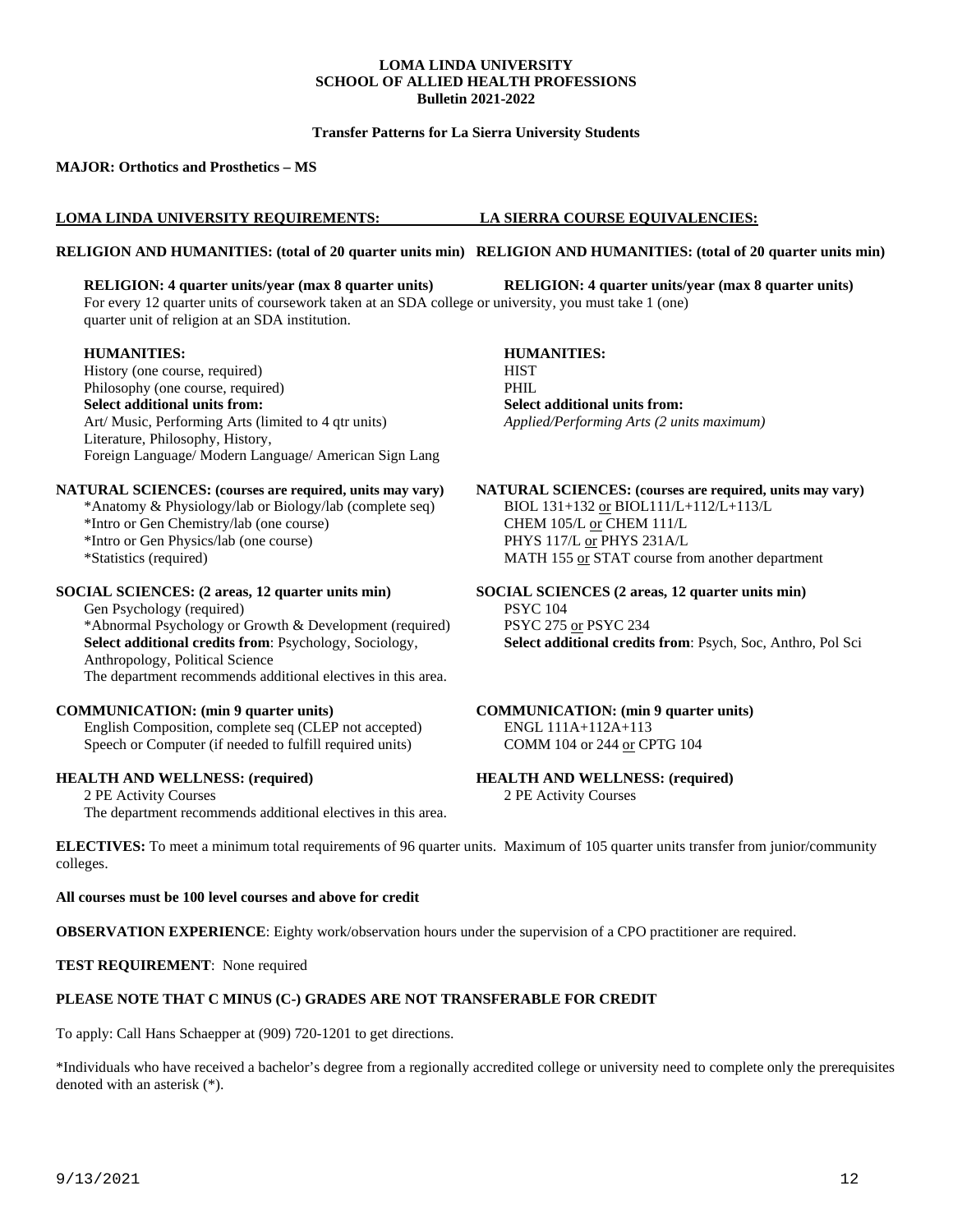### **Transfer Patterns for La Sierra University Students**

### **MAJOR: AS Degree - PHYSICAL THERAPIST ASSISTANT**

### **LOMA LINDA UNIVERSITY REQUIREMENTS: LA SIERRA COURSE EQUIVALENCIES:**

### **RELIGION: 4 quarter units/yr only if attended SDA College/University**

For every 12 quarter units of coursework taken at an SDA college or university, you must take 1 (one) quarter unit of religion at an SDA institution.

### **HUMANITIES: HUMANITIES:**

**Select from at least 3 subject areas: Select from at least 3 subject areas (listed on the left:**

Literature, Philosophy, History, Foreign Language/Modern Language/American Sign Lang

### **NATURAL SCIENCES: NATURAL SCIENCES:**

\*Human Anatomy & Physiology/lab, sequence BIOL 131+132 \*Intro Physics/lab (one course) PHYS 117/L \*2 yrs HS Algebra/C grade or better or Intermediate Algebra MATH 007 or HS (required/no credit) \*Medical Terminology HLSC 130

### **SOCIAL SCIENCES: SOCIAL SCIENCES:**

\*General Psychology PSYC 104

\*Developmental Psychology or Abnormal Psychology PSYC 234 or PSYC 275

**COMMUNICATION:**<br>
English Composition. complete seq (CLEP not accepted) ENGL 111A+112A+113 English Composition, complete seq (CLEP not accepted) \*Speech COMM 104 or 244

### **HEALTH AND WELLNESS: HEALTH AND WELLNESS:**

Health Education (personal health or nutrition) <u>or</u> HLSC 214 or HLSC 125 or 225 or 2 PE Activity Courses 2 PE Activity Courses

**ELECTIVES:** To meet minimum total requirements of 48 quarter units

### **All courses must be 100 level courses and above for credit**

**OBSERVATION EXPERIENCE:** A minimum of 80 hours work/observation experience (volunteer/employee) in a physical therapy department, 20 hours of which must be in an in-patient setting and 20 hours in an outpatient setting. *NOTE: This requirement has been waived for the cohort starting June 2022 due to the Covid-19 pandemic.*

\*Individuals who already have a bachelor's degree from a regionally accredited college or university need to complete only the prerequisites denoted with an asterisk (\*).

### **Any student who has attended a Seventh-day Adventist college/university, will be required to have religion course(s).**

**Prospective students must apply to the program through the online** *Centralized Application Service* (CAS) for all **Physical Therapist Assistant programs.** The PTA-CAS application portal will open on September 15, 2021, for the cohort starting June 21, 2022. Apply as early as possible for the best advantage!

To apply online:<https://ptacas.liaisoncas.com/applicant-ux/#/login>

### **PLEASE NOTE THAT C MINUS (C-) GRADES ARE NOT TRANSFERABLE FOR CREDIT**

To apply online log onto:<http://www.llu.edu/apply/>

Art/Music, Performing Arts (limited to 4 qtr units) *Applied/Performing Arts (4 units maximum)*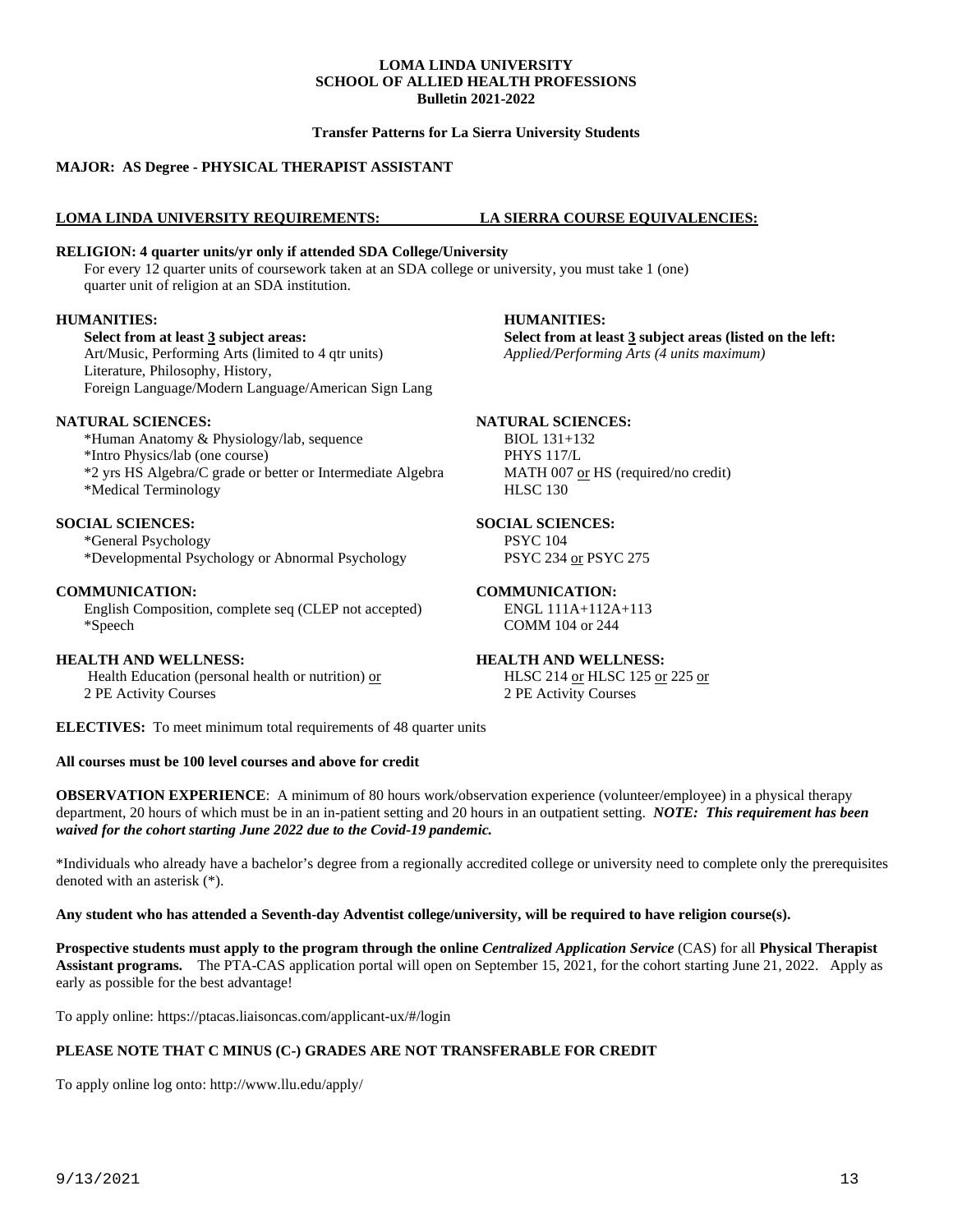#### **Transfer Patterns for La Sierra University Students**

### **MAJOR: Entry-Level DPT with previous bachelor's degree- Physical Therapy**

#### **LOMA LINDA UNIVERSITY REQUIREMENTS: LA SIERRA COURSE EQUIVALENCIES:**

#### **NATURAL SCIENCES: NATURAL SCIENCES:**

Human Anatomy & Physiology w/lab (complete seq)<br>
General Chemistry w/lab (complete seq)<br>
CHEM 111/L+112/L+113/L General Chemistry w/lab (complete seq)<br>
General Physics w/lab (complete seq)<br>
PHYS 231A/L+232A/L+233A/L General Physics w/lab (complete seq) Two additional Biological Science course BIOL Two additional Biological Science course Statistics MATH 155 Medical Terminology **HLSC 130** 

**SOCIAL SCIENCES:**<br> **SOCIAL SCIENCES:**<br> **SOCIAL SCIENCES:**<br> **SOCIAL SCIENCES:**<br>
PSYC 104 General Psychology<br>
Human Growth & Development/Developmental<br>
PSYC 234 Human Growth & Development/Developmental Psychology of the Lifespan

#### **COMMUNICATION: COMMUNICATION:**

Speech COMM 104 or 244

**OBSERVATION EXPERIENCE:** A minimum of 80 hours of work/observation experience (volunteer/employee) in a physical therapy department, 20 hours of which must be in an in-patient setting and 20 hours must be in an outpatient setting.

### **TEST REQUIREMENT**: GRE

### **PLEASE NOTE THAT C MINUS (C-) GRADES ARE NOT TRANSFERABLE FOR CREDIT**

To apply online log onto: [www.ptcas.org](http://www.ptcas.org/)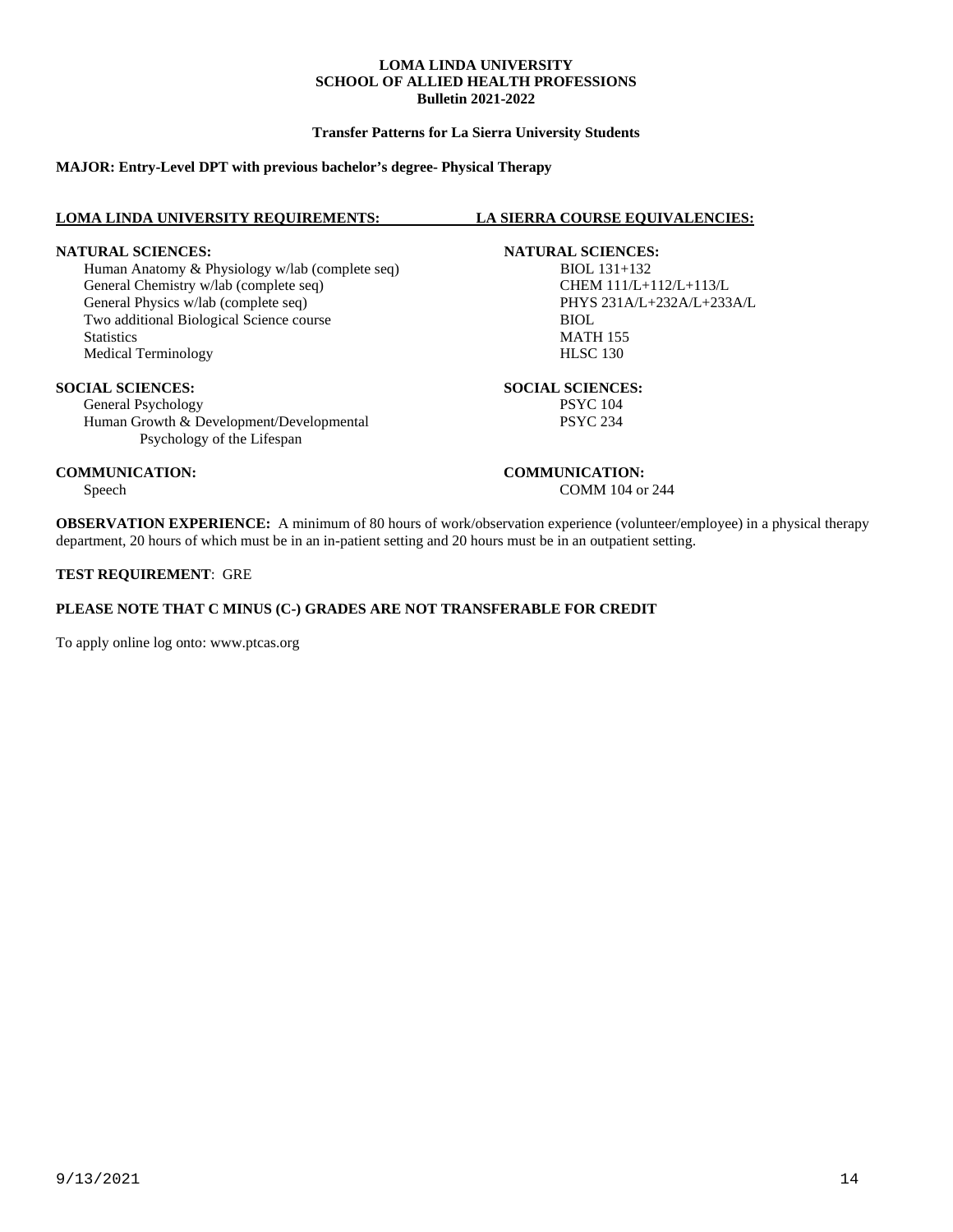### **Transfer Patterns for La Sierra University Students**

### **MAJOR: M.P.A. Degree - PHYSICIAN ASSISTANT**

**A baccalaureate degree from a regionally accredited institution, PLUS at least 2,000 hours of hands-on paid patient care experience.**

### **MINIMUM OVERALL GPA 3.0: MINIMUM SCIENCE GPA: 3.0**

### **LOMA LINDA UNIVERSITY REQUIREMENTS: LA SIERRA COURSE EQUIVALENCIES:**

| <b>Human Anatomy &amp; Physiology</b> with an on-campus laboratory<br>component, complete sequence OR separate courses in Human<br>Anatomy with an on-campus laboratory component and Human<br>Physiology with an on-campus laboratory component. Must cover<br>all organ systems. (Introductory courses are not accepted)                                   | BIOL 131+132           |
|--------------------------------------------------------------------------------------------------------------------------------------------------------------------------------------------------------------------------------------------------------------------------------------------------------------------------------------------------------------|------------------------|
| <b>General Chemistry, one-year sequence with an on-campus</b><br>laboratory component OR a sequence in Inorganic, Organic AND<br>Biochemistry with an on-campus laboratory component (three<br>quarters or two semesters; Inorganic can be Introduction to<br>Chemistry or General<br>Chemistry 1 only. Organic and Biochemistry cannot be<br>Introductory). | CHEM 111/L+112/L+113/L |
| General Microbiology with an on-campus laboratory component.<br>Must cover the four medically important areas: bacteria, viruses,<br>fungi, and protozoa (Introductory courses are not accepted).                                                                                                                                                            | <b>BIOL 474/L</b>      |
| General Psychology (General Psychology, Introduction to<br>Psychology, Human Growth and Development, or Developmental<br>Psychology).                                                                                                                                                                                                                        | PSYC 104 or PSYC 234   |
| <b>General Sociology or Cultural Anthropology (General</b><br>Sociology, Introduction to Sociology, Principles of Sociology<br>Medical Sociology, Cultural Anthropology or Introduction to<br>Cultural Anthropology)                                                                                                                                         | SOCI 104 or ANTH 215   |
| College-level Algebra (College Algebra, Pre-Calculus,<br>Trigonometry, Calculus or AP Calculus)                                                                                                                                                                                                                                                              | <b>MATH 121</b>        |
| <b>English</b> , one-year sequence (language courses not accepted.<br>International students must complete English writing sequence<br>requirement from an accredited US institution).                                                                                                                                                                       | ENGL 111A+112A+113     |

**RECOMMENDED:** Statistics, Medical Terminology, Conversational Spanish

### **PLEASE NOTE THAT C MINUS (C-) GRADES ARE NOT TRANSFERABLE FOR CREDIT**

#### **Any student who has attended a Seventh-day Adventist college/university, will be required to have religion course(s).**

To apply for the Physician Assistant M. P. A. degree program, go to caspaonline.org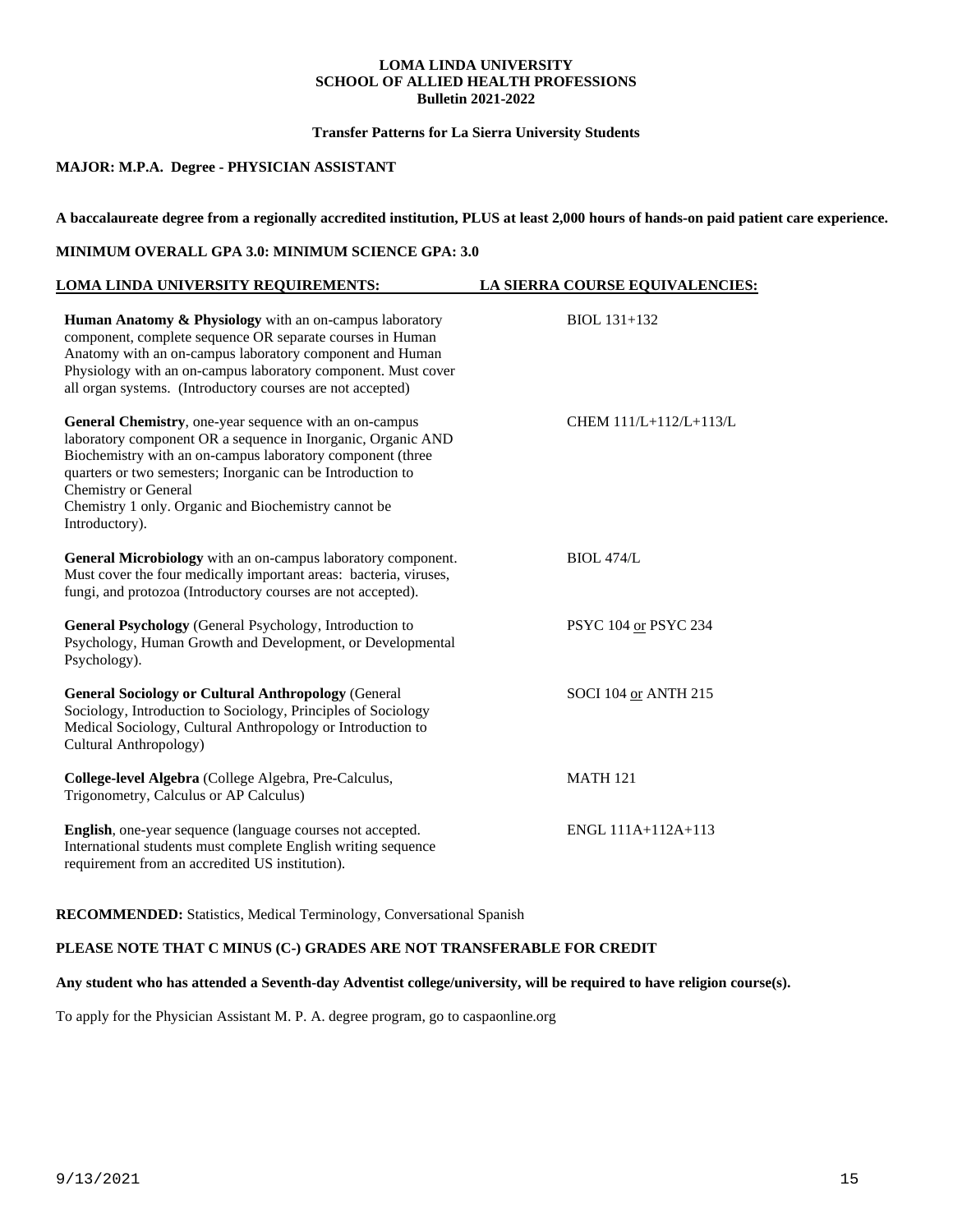#### **Transfer Patterns for La Sierra University Students**

### **MAJOR: RADIATION SCIENCES, B.S. (For Imaging Professionals) - ONLINE PROGRAM**

### **LOMA LINDA UNIVERSITY REQUIREMENTS: LA SIERRA COURSE EQUIVALENCIES:**

#### **RELIGION AND HUMANITIES: (total of 20 quarter units min) RELIGION AND HUMANITIES: (total of 20 quarter units min)**

### **RELIGION: 4 quarter units/year (max 8 quarter units) RELIGION: 4 quarter units/year (max 8 quarter units)**

For every 12 quarter units of coursework taken at an SDA college or university, you must take 1 (one) quarter unit of religion at an SDA institution.

#### **Select from at least 3 subject areas: Select from at least 3 subject areas (listed on the left:** Art/Music, Performing Arts (limited to 4 qtr units) *Applied/Performing Arts (4 units maximum)* Art/Music, Performing Arts (limited to 4 qtr units) Literature, Philosophy, History,

Foreign Language/Modern Language/American Sign Lang

Anatomy & Physiology/lab, one course BIOL 131 2 yrs HS Alg/C grade or better or Interm Algebra HS or MATH 007 **Select additional from:**<br> **Select additional from:**<br> **Select additional from:**<br> **Select additional from:**<br> **Select additional from:** Chemistry, Math, Physics

**Select Units from**: **Select units from:** Psychology; Political Science, Geography

English Composition, complete seq (CLEP NOT ACCEPTED) ENGL 111A+112A+113<br> **If needed, select additional units from: If needed, select additional units from If needed, select additional units from: If needed, select additional units from** Speech or Computers COMM 104 or 244 or CPTG 104

Health Ed (personal health and/or nutrition)<br>2 PE Activity Courses

**HUMANITIES: HUMANITIES:** 

**NATURAL SCIENCES: (2 areas, 12 quarter units min) NATURAL SCIENCES: (2 areas, 12 quarter units min)**

**SOCIAL SCIENCES: (2 areas, 12 quarter units min) SOCIAL SCIENCES (2 areas, 12 quarter units min)**  Anthropology; Sociology; Economics *Select from at least 2 subject areas (listed on the left)*

**COMMUNICATION: (min 9 quarter units)**<br>
English Composition, complete seq (CLEP NOT ACCEPTED) ENGL 111A+112A+113

### **HEALTH AND WELLNESS: (min 3 quarter units)**<br>HEALTH AND WELLNESS: (min 3 quarter units)<br>HESC 214 <u>or</u> HLSC 125 or 225 2 PE Activity Courses 2 PE Activity Courses

**ELECTIVES**: To meet the minimum at completion of the program students must have a total of 192 qtr units, inclusive of Core BSRS courses, area of emphasis and elective units.

### **All courses must be 100 level courses and above for credit**

### **PLEASE NOTE THAT C- GRADES ARE NOT TRANSFERABLE FOR CREDIT**

To apply online log onto:<http://www.llu.edu/apply/>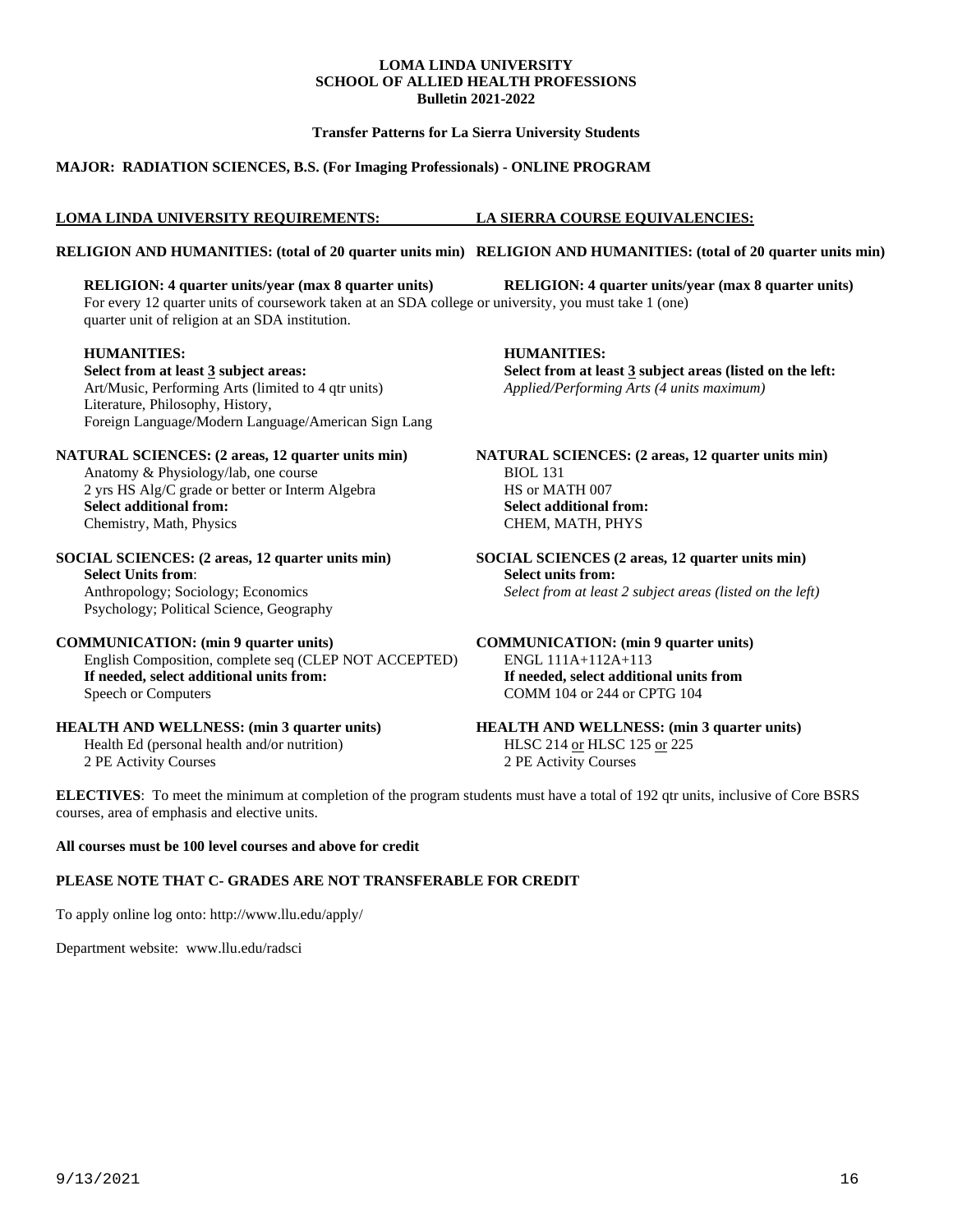**Transfer Patterns for La Sierra University Students**

### **MAJOR: RADIATION THERAPY, B.S.**

#### **LOMA LINDA UNIVERSITY REQUIREMENTS: LA SIERRA COURSE EQUIVALENCIES:**

### **RELIGION AND HUMANITIES: (total of 20 quarter units min) RELIGION AND HUMANITIES: (total of 20 quarter units min)**

#### **RELIGION: 4 quarter units/year (max 8 quarter units) RELIGION: 4 quarter units/year (max 8 quarter units)**

For every 12 quarter units of coursework taken at an SDA college or university, you must take 1 (one) quarter unit of religion at an SDA institution.

**HUMANITIES:**<br> **HUMANITIES:**<br> **Select from at least 3 subject areas:**<br> **Select from at least 3 subject areas:** Art/Music, Performing Arts (limited to 4 qtr units) *Applied/Performing Arts (4 units maximum)* Literature, Philosophy, History, Foreign Language/Modern Language/American Sign Lang

Anatomy & Physiology/lab, complete sequence BIOL 131+132 College Algebra (must be taken with 5 years of acceptance to MATH 121 Program, grade "B" or higher), Statistics not accepted Intro to Physics (one course) PHYS 117/L<br>
Medical Terminology<br>
HLSC 130 Medical Terminology **Select additional from: Select additional from:**  Chemistry, Math, Physics, Biology CHEM, MATH, PHYS, BIOL

General Psychology or Developmental Psychology **Select additional units from:**<br> **Select additional units from:**<br> **Select from at least 2 subject a**<br> **Select from at least 2 subject a** Psychology; Political Science, Geography

English Composition, complete seq (CLEP NOT ACCEPTED) Speech (required) COMM 104 or 244

Health Education (personal health and/or nutrition) HLSC 214 or HLSC 125 or 225 2 PE Activity Courses 2 PE Activity Courses

**Select from at least 3** subject areas (listed on the left:

**NATURAL SCIENCES: (12 quarter units min) NATURAL SCIENCES: (12 quarter units min)**

**SOCIAL SCIENCES: (2 areas, 12 quarter units min) SOCIAL SCIENCES: (2 areas, 12 quarter units min)** General Psychology or Developmental Psychology **PSYC 104 or PSYC 234** Select from at least 2 subject areas (listed on the left)

**COMMUNICATION: (min 9 quarter units)**<br> **COMMUNICATION: (min 9 quarter units)**<br> **COMMUNICATION: (min 9 quarter units)**<br> **COMMUNICATION: (min 9 quarter units)** 

# **HEALTH AND WELLNESS: (min 3 quarter units) HEALTH AND WELLNESS: (min 3 quarter units)**

**ELECTIVES:** May be needed to meet the minimum requirements of 192 quarter units. ARRT applicants need 102 quarter units. Non-ARRT need 90 quarter units.

**OBSERVATION EXPERIENCE:** A minimum of 24 hours of observation in a Radiation Oncology Department.

#### **All courses must be 100 level courses and above for credit**

**Additional requirements:** Students are required to have a current Health Care Provider CPR Card offered by the American Heart Association upon admission into the program. Students must maintain certification for the entire length of the program.

### **PLEASE NOTE THAT C MINUS (C-) GRADES ARE NOT TRANSFERABLE FOR CREDIT**

To apply online log onto:<http://www.llu.edu/apply/>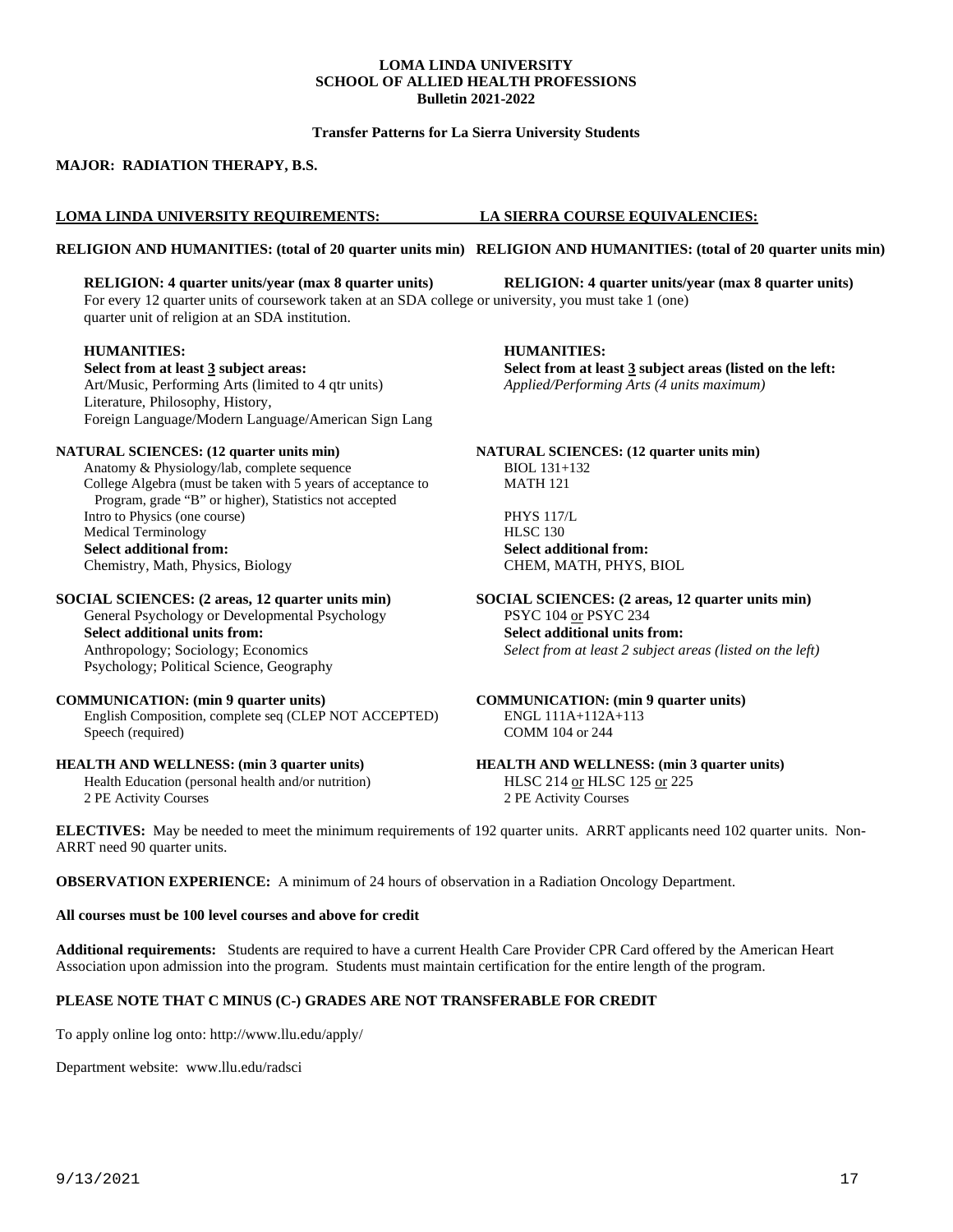**Transfer Patterns for La Sierra University Students**

### **MAJOR: RESPIRATORY CARE, BS**

### **LOMA LINDA UNIVERSITY REQUIREMENTS: LA SIERRA COURSE EQUIVALENCIES:**

#### **RELIGION AND HUMANITIES: (total of 20 quarter units min) RELIGION AND HUMANITIES: (total of 20 quarter units min)**

#### **RELIGION: 4 quarter units/year (max 8 quarter units) RELIGION: 4 quarter units/year (max 8 quarter units)**

For every 12 quarter units of coursework taken at an SDA college or university, you must take 1 (one) quarter unit of religion at an SDA institution.

Art/Music, Performing Arts (limited to 4 qtr units) Literature, Philosophy, History, Foreign Language/Modern Language/American Sign Lang

#### **NATURAL SCIENCES: (required courses) NATURAL SCIENCES: (required courses)**

Anatomy &Physiology/lab, seq (pref) <u>or</u> Gen Biology, seq BIOL 131+132 <u>or</u> BIOL111/L+112/L+113/L<br>CHEM 105/L+106/L or CHEM 111/L+112/L Microbiology/lab BIOL 474/L Intro Physics/lab, one course <u>or</u> HS Physics<br>
2 yrs HS Algebra/C grade or better or Inter Algebra<br>
PHYS 117/L or HS Physics<br>
HS (required/no credit) or MATH 007 2 yrs HS Algebra/C grade or better or Inter Algebra

Cultural Diversity (approved course, required) HPSC 106<br>Psychology (required) PSYC **Select remainder of social sciences units from: Select remainder of social sciences units from:** Psychology; Political Science, Geography

#### **COMMUNICATION: (min 9 quarter units) COMMUNICATION: (min 9 quarter units)**

English Composition, complete seq (CLEP not accepted) ENGL 111A+112A+113<br>Speech or Interpersonal Communications COMM 104 or 244 Speech or Interpersonal Communications<br>Computers (HS or college)

Health Education (personal health or nutrition) HLSC 214 or HLSC 125 or 225 2 PE Activity Courses 2 PE Activity Courses

**HUMANITIES: HUMANITIES: Select from at least 3 subject areas: Select from at least 3 subject areas (listed on the left:** Art/Music, Performing Arts (limited to 4 qtr units) *Applied/Performing Arts (4 units maximum)* 

# CHEM 105/L+106/L or CHEM 111/L+112/L+113/L

**SOCIAL SCIENCES : (2 areas, 12 quarter units min) SOCIAL SCIENCES : (2 areas, 12 quarter units min)** Psychology (required)<br> **PSYC**<br> **Select remainder of social sciences units from:**<br> **Select remainder of social sciences units from:**<br> **Select remainder of social sciences units from:** Select from at least 1 subject area (listed on the left)

CPTG 104 or HS computer (no credit)

# **HEALTH AND WELLNESS: (min 3 quarter units) HEALTH AND WELLNESS: (min 3 quarter units)**

**ELECTIVES:** To meet minimum total requirements of 82 quarter units

### **All courses must be 100 level courses and above for credit**

### **PLEASE NOTE THAT C MINUS (C-) GRADES ARE NOT TRANSFERABLE FOR CREDIT**